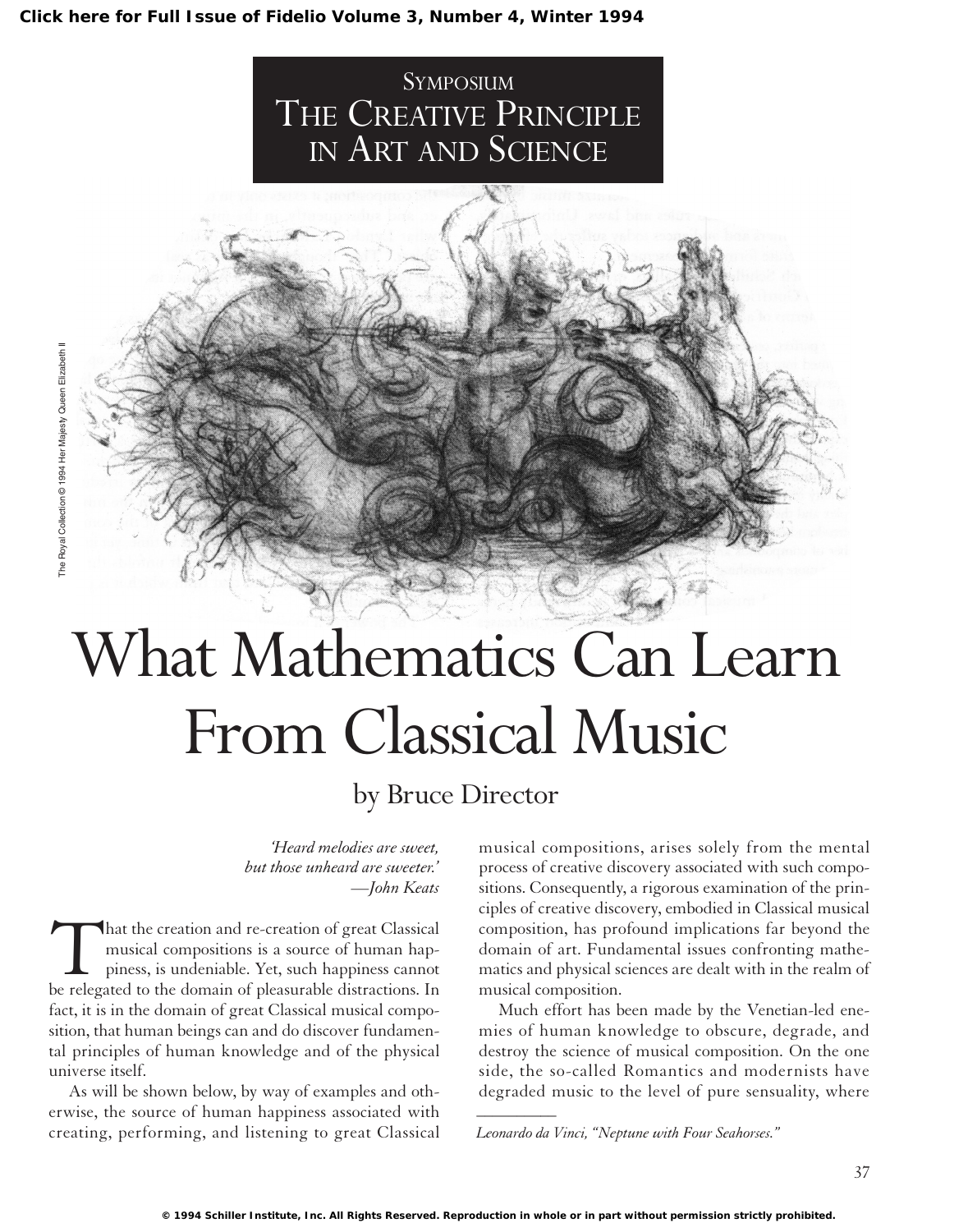musical development is lowered to a Benthamite "pleasure/pain" principle. Such evil efforts reduce music to mere alternating erotic episodes of dissonance (pain: tension) and consonance (pleasure: release). On the other side, attempts have been made to sterilize music into an axiomatic array of fixed rules and laws. Unfortunately, most performers and audiences today suffer the effects of these deliberate forms of debasement.

Friedrich Schiller, in "Kallias, or On the Beautiful" (letter to Gottfried Körner, Feb. 19, 1793), defines this issue in terms of aesthetics:

The perfect, presented with freedom is immediately transformed into the beautiful. It is, however, presented with freedom, when the nature of the thing appears harmonizing with its technique, when it looks as if it were flowing forth voluntarily from the thing itself. One can also briefly express the preceding so: An object is perfect, when everything manifold in it accords with the unity of its concept; it is beautiful, when its perfection appears as nature. The beauty increases, when the perfection becomes more complex and the nature suffers nothing thereby; for the task of freedom becomes more difficult with the increasing number of compounds and its fortunate resolution therefore, even more astonishing.

All Classical musical composition is inherently paradoxical. The beauty of a musical composition increases with the ability of the composer to maintain a unity of effect throughout the composition, while increasing the complexity (density of change) in the composition. However, it is impossible to state explicitly the unifying idea of the composition; it exists only in the mind of the composer, and subsequently, in the minds of the listeners, as what Lyndon LaRouche has defined as a "thoughtobject." This "thought-object" is as real as the notes that are performed and heard, but it cannot itself be heard in the audible domain.

This thought-object is communicated as a properly performed musical composition that is unfolded by the performers over a finite period of time, from the opening notes to the final cadence. As the piece unfolds, the listener is led on a journey of discovery. At the very moment after the final cadence, the entire composition is enfolded in the mind of the listener and grasped as a virtually simultaneous whole. That unifying enfolding occurs only in the sovereign mind of the listener. It is an irreducible One, yet it can come into existence only in the mind of the listener, as a result of the unfolding of the composition over time. The composition exists in time, yet its central idea exists in virtually no time. It unfolds through audible tones, yet its subject, that from which it is generated, is inaudible.

The power of a musical composition is associated with

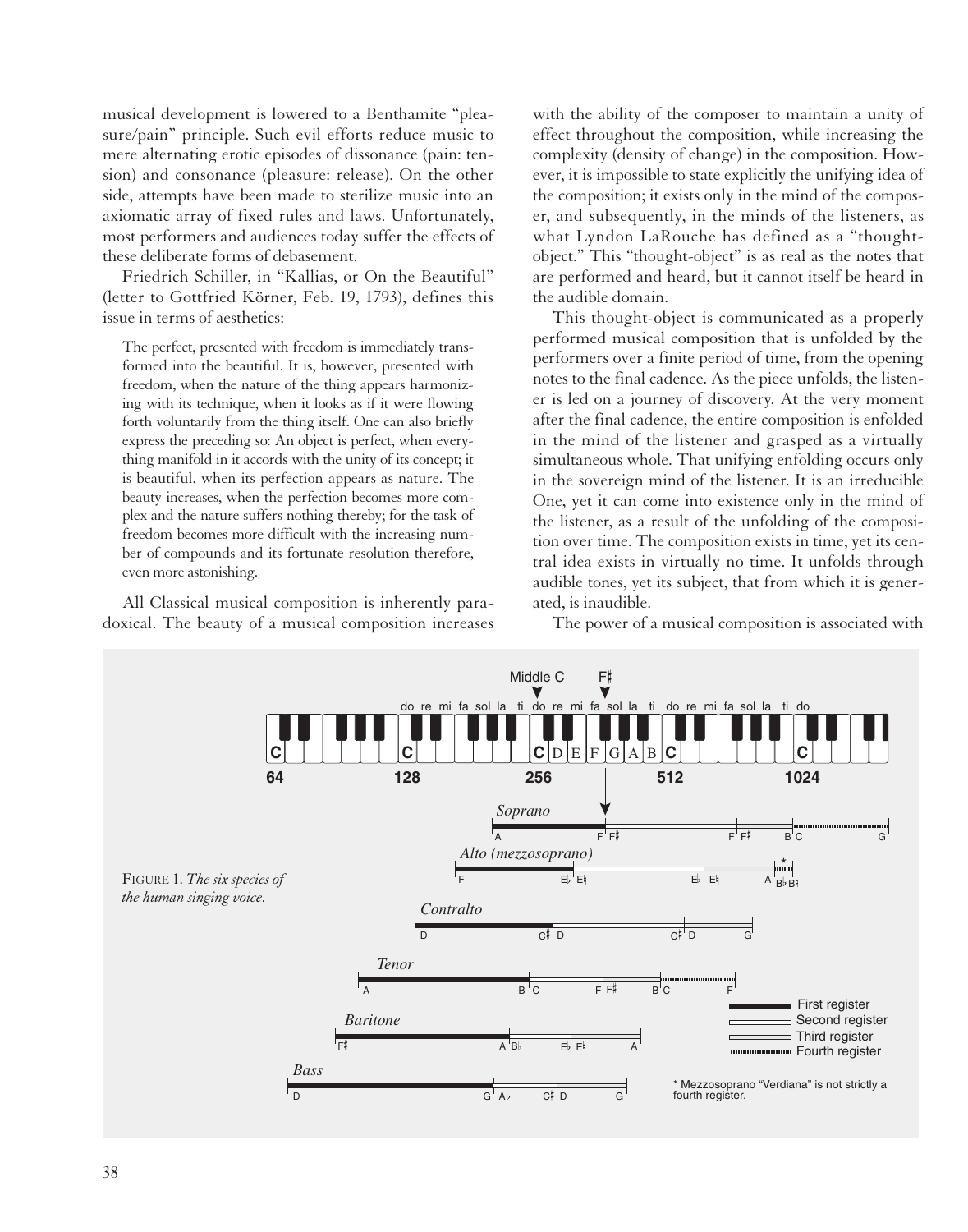the ability of the composer to create increases in beauty for the listener, as identified above by Schiller. But such increases in beauty are not achieved by simply making compositions more complex. Any increased complexity—a Many—must result only from the creation, first, of a higher conception—a One—from which the complexity is unfolded. Paradoxically, this process is heard by the mind in reverse: the complexity of the composition is what is heard; the higher conception, the One, arises in the mind of the listener, but is unheard.

Such increases in power can themselves be ordered according to what Georg Cantor defined in mathematical terms as cardinalities. Each higher cardinality is characterized by a unity (One), of increasing complexity (Many). Each higher cardinality subsumes all lower ones. Each successive higher cardinality is generated as a solution to a fundamental paradox existing in its predecessor. Such paradoxes are perceived by our senses, in this case hearing, as mathematical discontinuities or singularities. As we will see, the generation of rising powers (cardinalities) of creative thought, is the subject matter of great Classical musical composition.

## The Physical Principles of Well-Tempered Polyphony

Before turning to the musical examples, let us first examine some of the physical properties of the audible tones of the well-tempered system of polyphony which externally bound all musical compositions.

The seven octaves—each divided into twelve tones of the Classical well-tempered system of polyphony, are physically determined singularities of physical spacetime. Contrary to the fraud perpetrated by Hermann Helmholtz, which sadly is generally accepted by most musicians and physicists today, these tones are not arbitrary values chosen merely by whim. Each tone is a force-free region of physical space-time, whose value (frequency), like Kepler's values for the orbits of the planets in the Solar System, is determined by the characteristic properties of a quantized field underlying physical space-time.

The specific frequencies of these tones, centered on middle  $C = 256$  Hz, are revealed by discovering the biophysical properties of the *bel canto* qualities of the human singing voice. These discoveries show that there are six separate species of the human singing voice: soprano, alto (mezzo-soprano), contralto, tenor, baritone, bass. Each species has a characteristic set of physiologically determined regions where the singer, in order to maintain a beautiful tone, must shift from one register to another.

FIGURE 2. *Intervals in the well-tempered system.*



For example, when  $C = 256$ , the soprano and tenor must shift from their middle to high register between F and  $F\sharp$ [SEE Figure 1].

When two or more voices, either *a capella* or in combination with musical instruments, sing together, it is quickly discovered that a system of tuning is required which is not determined by ratios of whole numbers. Such a non-linear system of tuning is known as the welltempered system, and was most thoroughly elaborated by J.S. Bach.

The totality of intervals in the well-tempered system of polyphony can be bound together conceptually, by a unifying ordering principle (order type). The most generalized order type, is associated with the major/minor mode. This order type, elaborated by J.S. Bach, is identified with the twenty-four key, well-tempered system (or, forty-eight key, if ascending and descending are considered, as they should, to be different species) [SEE Figure 2].

Consequently, discoveries in the musical domain are valid discoveries of objective physical principles, as well as subjective ones.

The audible tones of the well-tempered system are externally bounded by a quantized field which is itself "unheard"; yet its properties are nonetheless discoverable through the audible realm. In the workshop of musical composition, the bounding characteristics of this unheard quantized field are revealed by the behavior of the singularities that emerge as musical paradoxes. This property enables the composer to focus the mind of the listener not on the notes, but on change.

For example, the listener never hears a single tone in a musical composition. The listener always hears the interval between tones, that is, the change between tones. And yet, in the well-tempered system, an interval between two notes does not express just one type of change.

Look at the interval of a fifth in the key of C major/minor, i.e., C-G, shown in Figure 2. Ascending from C-G, the listener hears an ascending fifth. This simple interval divides the octave into two distinct intervals: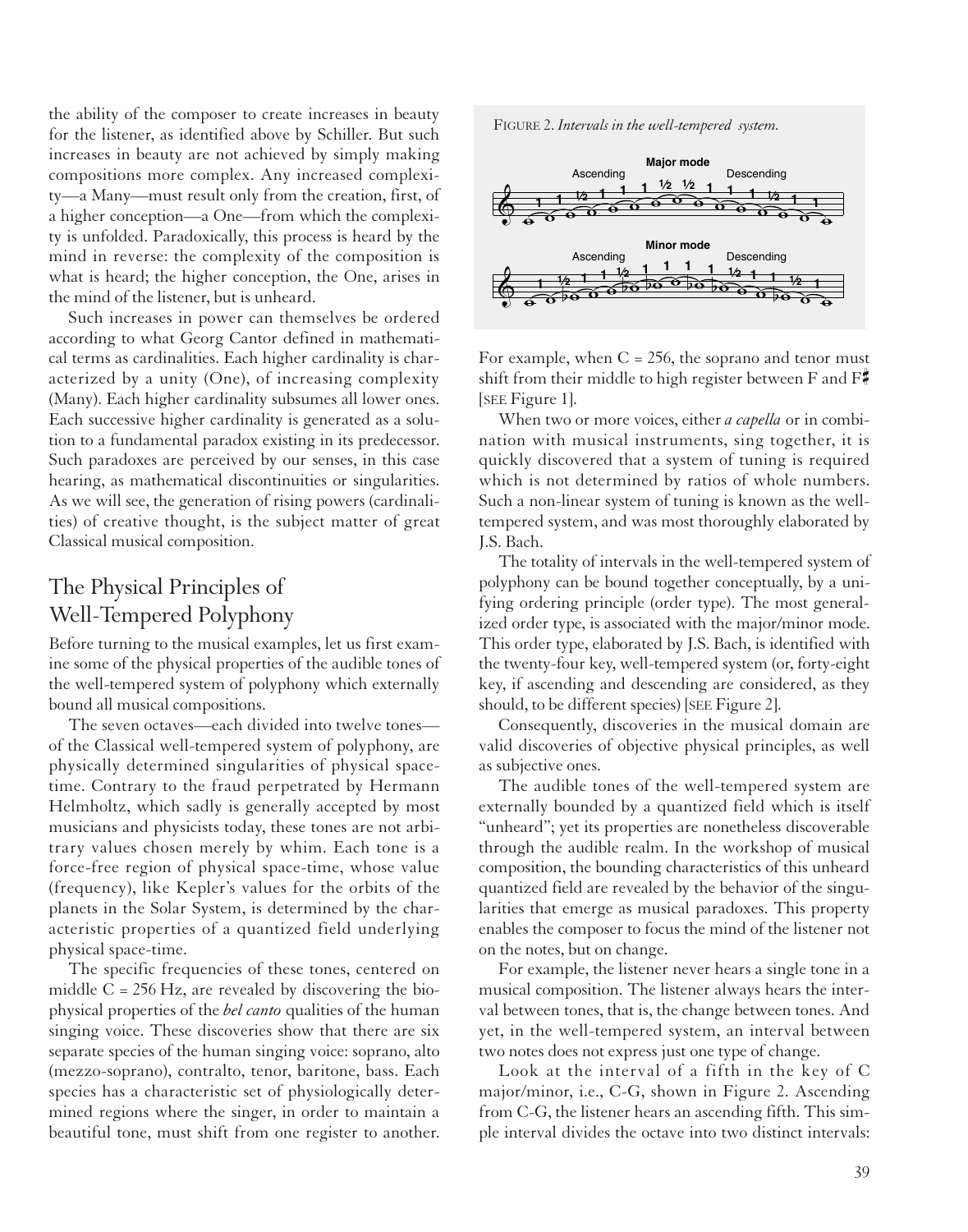

FIGURE 3. *Tones of the well-tempered system, represented as divisions of a spiral. The intervals correspond to degrees of rotation, where all half-steps have equal rotation, although their arc-lengths increase.*

a fifth (C-G) and a fourth (G-C). Going in the reverse direction, i.e., descending from C, generates the interval<br>C-F, i.e., a perfect fifth. An ascending fourth, C-F, is dif-C-F, i.e., a perfect fifth. An ascending fourth, C-F, is different from its reverse, descending from F to C, because F to C implies the descending fifth.

In addition, any particular interval is changed in relation to specific keys. For example, in the key of C, the fifth C-G, is the interval between the first and the fifth notes of the scale. In the key of F, this same fifth, C-G, is the interval between the fifth and the ninth (second). In the key of G this same fifth, is the interval between the fourth and the octave. In the key of D, this fifth is the interval between the fourth and the diminished seventh.

Therefore, a seemingly simple interval is not really so simple after all. Similar ambiguities exist for other divisions of the octave [SEE Figure 3].

In the major/minor mode, sequences of intervals can be re-ordered, or inverted, according to a specific principle. For example, the first five notes of the major mode can be inverted, thus generating the minor mode, and *vice* *versa.* The major mode can be inverted at the octave to generate a minor mode of a different key [SEE Figure 4].

A singularity of significant importance is the interval which divides the octave exactly in half, misnamed the "devil's" interval or tritone, which were better called the "Lydian" interval for reasons which will become clear later in this report [SEE Figure 5].

The Lydian interval is the only interval which cannot be generated by the principle of inversion of complementary intervals within any given key. This interval uniquely divides the octave exactly in half: that is, the interval from the tonic to the Lydian tone is the same amount of change as the interval from the Lydian tone to the octave. In the key of C major/minor, for example, this corresponds to the interval between C and  $F\ddot{\uparrow}$ , which also corresponds to the physical singularity of the register breaks in the soprano and tenor singing voice [Figure 5(a)].

Divide an octave in half. This generates a Lydian interval. In the major/minor mode, the Lydian interval is a dissonance with respect to any given key. For exam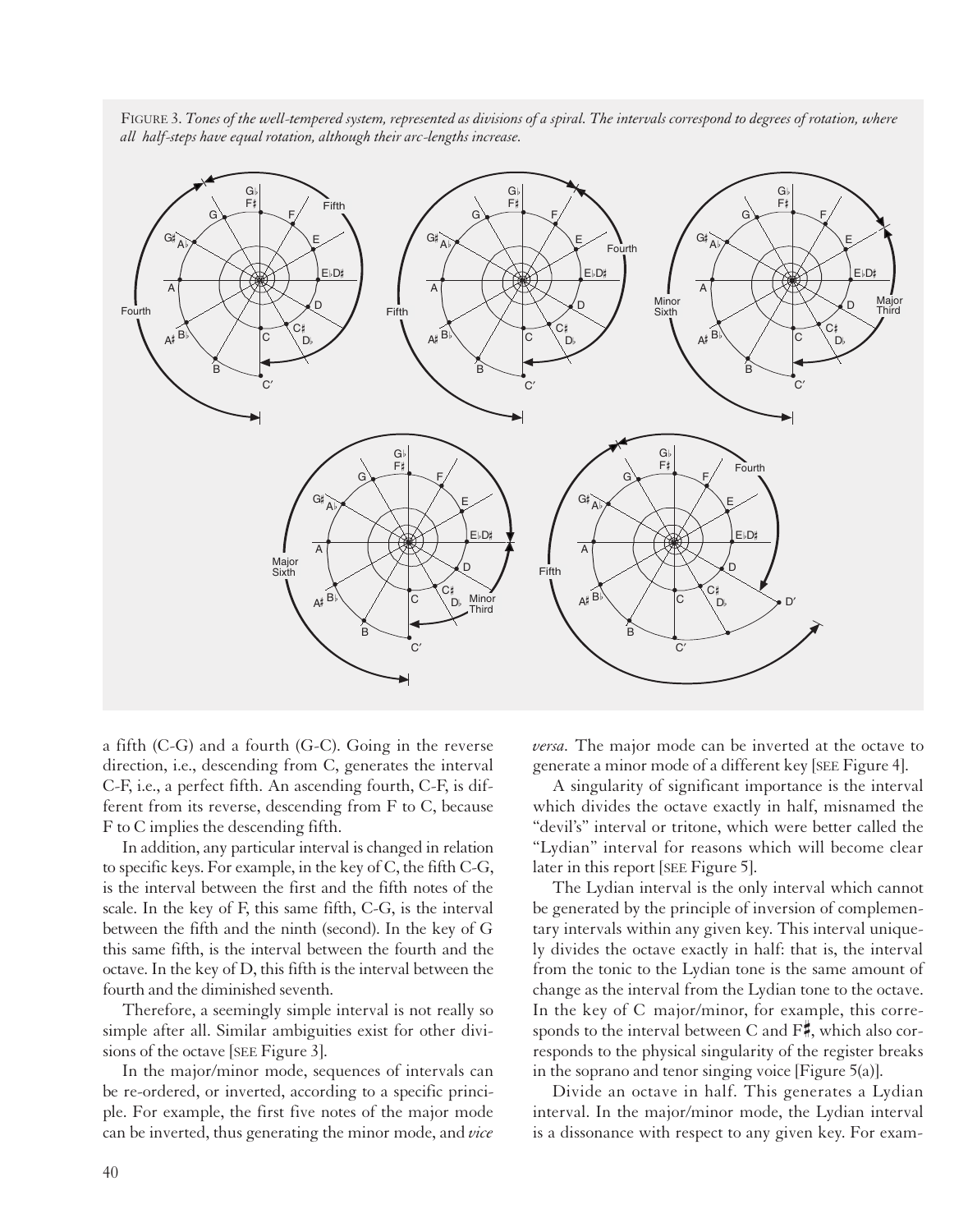ple, in the key of C major/minor, the interval C-F $\sharp$  is such a dissonance. Yet this Lydian interval has the unique property of being a pathway from one key to the next, by way of the leading tone of that next key  $(F \sharp -G)$ in the key of G major/G minor) [Figure 5(b)]. It is a type of singularity to be resolved through the development of the composition.

When the octave is divided in half again, two Lydian intervals are created. There are only three such combinations possible in the well-tempered system [Figure 5(c)].

An analogy can be made with Cardinal Nicolaus of Cusa's treatment of the transcendental nature of  $\pi$ . When a circle is divided in half by circular action, a diameter is generated, the ratio of whose length to the circumference of the circle, is  $\pi$ . Cusa showed that while the value of  $\pi$ can be calculated to any decimal value, its exact value is not determinable, because the diameter, a straight line, is of a different species than the circle. When two such different species are compared, a mathematical discontinuity, or singularity, results.

Simlarly, when an octave is divided in half, the Lydian interval, a singularity, is generated which is transcendental with respect to that octave.

Make a partial list of the audible singularities of the well-tempered system of polyphony:

Inversions Ascending/Descending Intervals Complementarity of Intervals Lydian Intervals Vocal Registration/Instrumental Registration

FIGURE 4. *Inversion of the major mode generates a minor mode of a different key.*



Now step back and think of a given key, for example, C major, as a unity. See the singularities. Now think of C major along with C minor, and think of these singularities anew. Now think of all twenty-four keys as a whole. Now think of all twenty-four keys as ascending and descending, i.e., all forty-eight keys. With each new mental act, the mind generates a succession of order types.

But the fun is just beginning. What has been described above is simply the *natural* beauty of the well-tempered system of polyphony, presented to us by God and discovered by that which makes us in the image of God, creativity. Now we must turn to the great scientific geniuses of musical composition, who continue God's creation with works of *artistic* beauty.

We will illustrate the principles outlined above with examples from four string quartets. For the purposes of our illustration, we will examine here only the generative principles out of which each of these composi-



FIGURE 5. (a) The "Lydian" interval. (b) Leading tone F#-G in the key G major/G minor. (c) Possible Lydian intervals in the well*tempered system.*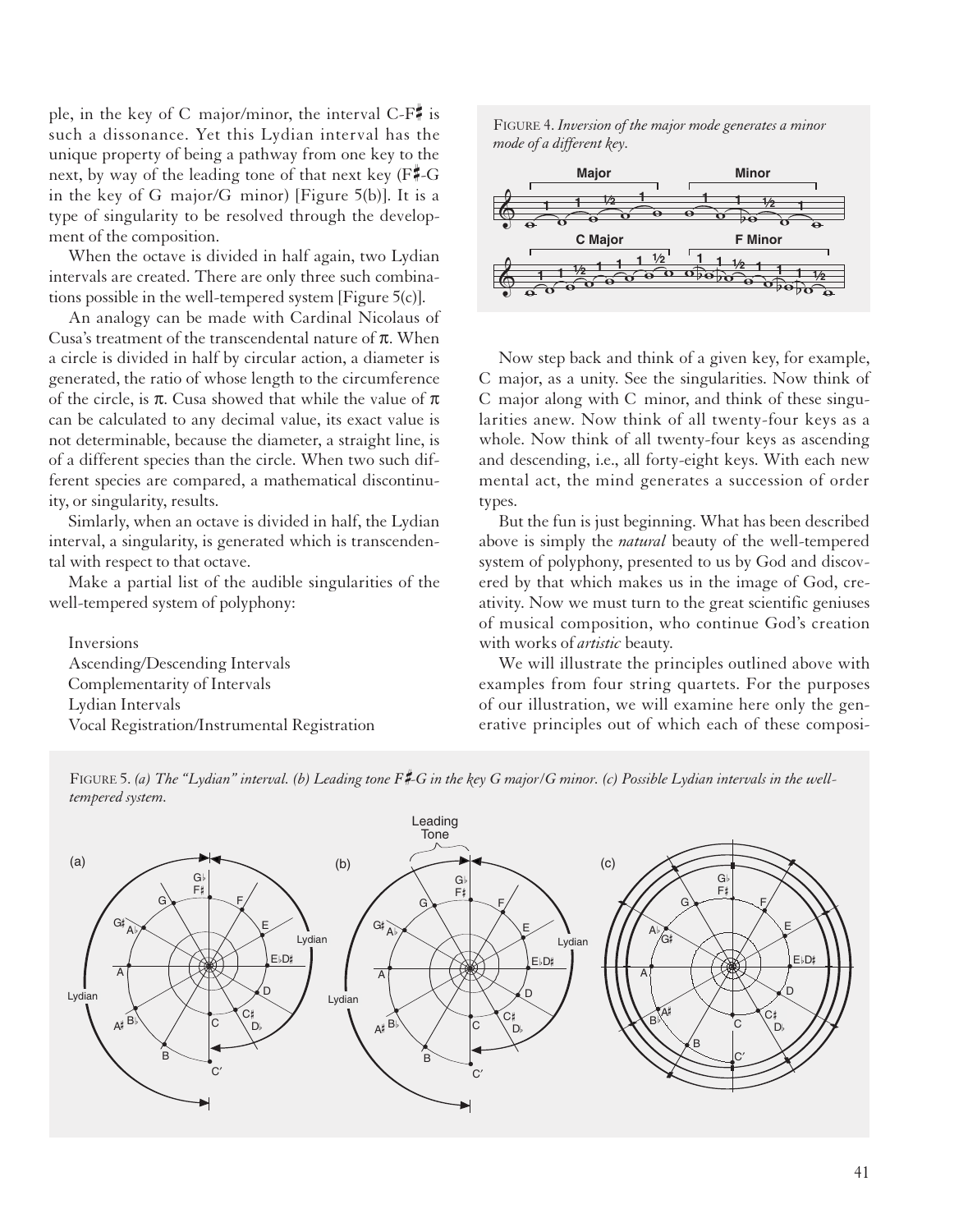

FIGURE 6. *Josef Haydn, String Quartet Op. 33, No. 3 in C major, measures 1-6.*

tions develops, for the potential development of each composition is contained entirely in the generative idea which creates bounding conditions on it. It is the composer's genius to discover and reveal this potential. As the composition unfolds, the singularities embedded within the generative principle are subjected to transformations by the composer, and the listener hears development in the composition in terms of the change associated with these transformations. By comparing the generative material from compositions of three composers encompassing the span of approximately forty years, it is possible to see the successive breakthroughs in human conceptual power associated with these creative discoveries.

The string quartet [two violins, viola, and violoncello ('cello)] virtually came into existence through the work of Franz Joseph Haydn. This medium allows for maximum musical transparency, because of the registral characteristics of these stringed instruments when made to sing by performers familiar with the principles of *bel canto* singing. This ensemble of four voices actually composes a fifth voice, that of the quartet as a whole. The string quartet serves both as the core of the entire symphony orchestra and as a test bed for compositional innovation.

These illustrations, while necessarily partial, nevertheless should serve as a sufficient guide to the reader, to whom we leave the task of exploring, with the ears and the mind, the full richness of these compositions.

## Haydn's Opus 33, No. 3

Franz Joseph Haydn's Opus 33, the collection of six string quartets composed in 1781, represented a major breakthrough in human knowledge, with the development of a new principle of musical composition called *Motivführung,* or *motivic development.*

Here Haydn takes an extremely simple idea and subjects it to transformations across the musical space. The effect is to enable the listener to hear a greater density of change, while maintaining a unity of effect.

Look at the opening seventeen measures of the first



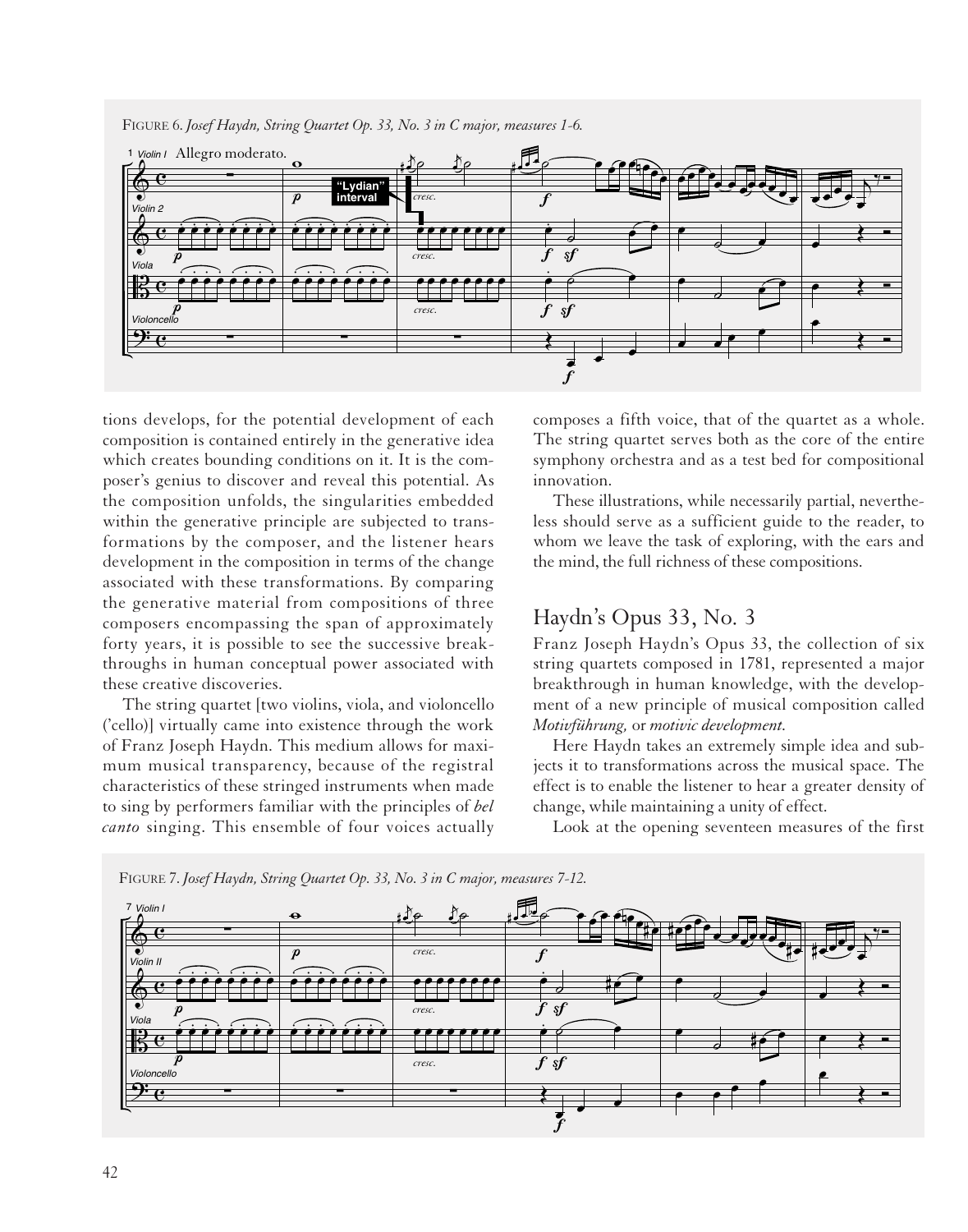

movement of Op. 33, No. 3 in C major, the "Bird." In measure 1, the viola plays repeated eighth-note E's with the second violin playing repeated eighth-note C's above [SEE Figure 6]. This interval divides the octave into a major third and a minor sixth. In measure 2, the first violin enters on a G above as a whole note, adding the additional interval of the perfect fifth, and implicitly the minor third and major sixth. In measure 3, the first violin adds a little grace note  $F^{\sharp}$  to its G, introducing the interval which divides the octave exactly in half. Also, the first violin now divides the measure rhythmically in half. As we identified above, this interval  $(C-F)$  is at the boundary with the adjacent key of G, and is dissonant with respect to C. Finally, on the first beat of measure 4, the first violin extends the grace note from a half-step below the G, to a whole-step above.

So, in the first three measures, Haydn has, with the simplest means, presented the listener with the primary divisions of the octave in a condensed idea (the fifth, fourth, major third, minor third, major sixth, minor sixth, half-step, and whole-step).

In measures 4, 5, and 6, these divisions are simply unfolded. The 'cello plays the C-E-G of the viola, second violin, and first violin, as an ascending *arpeggio.* The first violin plays a descending flourish with the  $F\ddot{f}$  changed back to F natural, thus underscoring the paradoxical character of the initial  $F\ddot{\bar{*}}$  grace note. The rest at the end of measure 6 gives the listener a chance to now hear, in his mind, the first six measures as a One.

In measures 7-12, the quartet projects the same motivic idea to a different place, which changes the intervallic relationship between the instruments and generates a new array of singularities [SEE Figure 7]. The viola is displaced up a half-step, from E to F; the second violin is displaced up a whole-step, from C to D; and the first violin is displaced up a whole-step, from G to A. Now the interval between the viola and the second violin is a minor third/major sixth, the complement of the major third/minor sixth of the first measure. The grace note now becomes a  $G_{\mathbf{z}}^{\sharp}$ , thus preserving the Lydian interval



FIGURE 9. *Josef Haydn, String Quartet Op. 33, No. 3 in C major, measures 66-73.*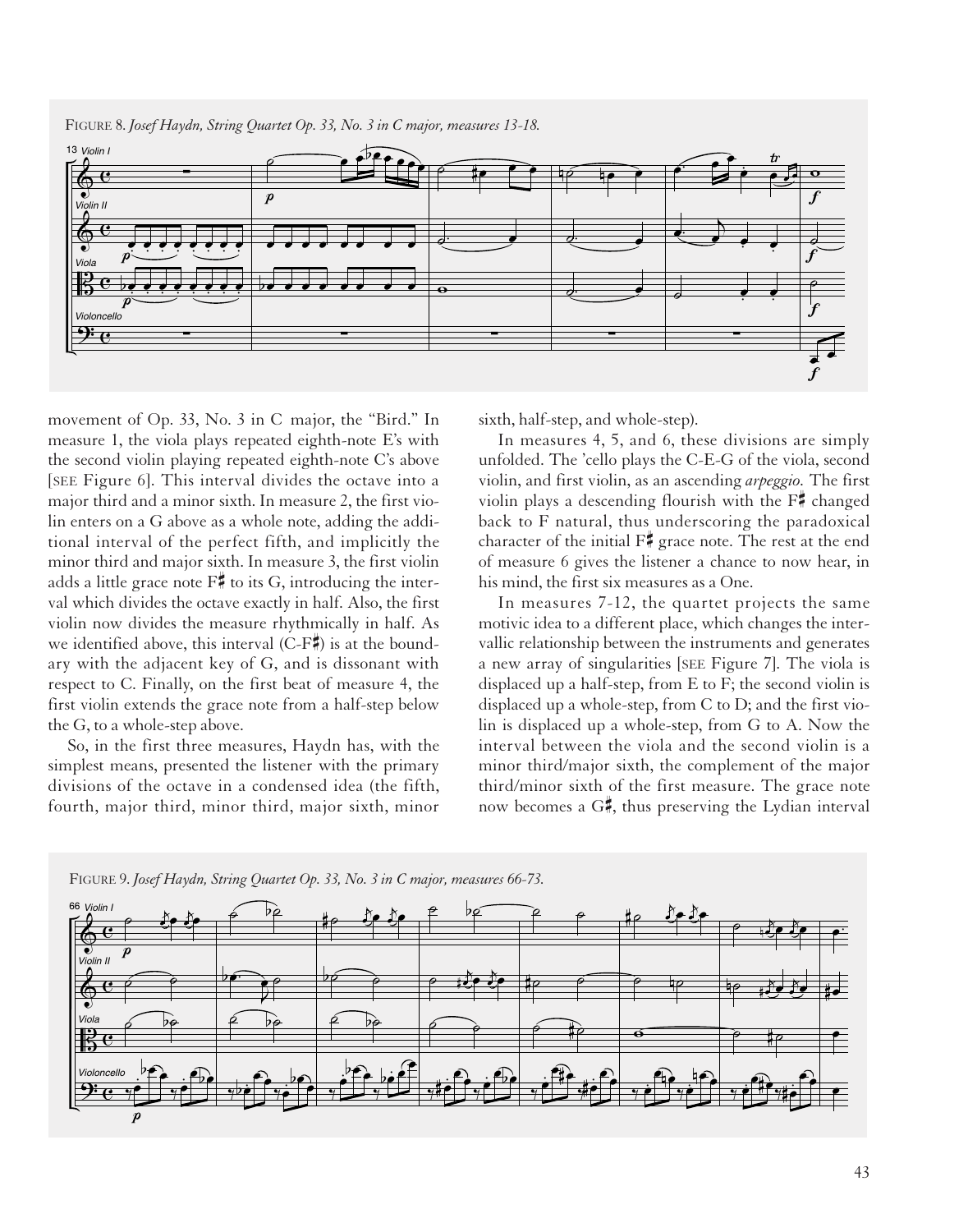with the second violin. As these next six measures unfold, a new unity is generated in the mind of listener, which is different from the One associated with the first six measures, but, because it is generated out of the first One, the mind easily unifies both ideas into a new One which is associated with the change between the two sections. The mind abstracts from this change that which is universal, but unheard. The rest at the end of measure 12 directs the mind of the listener toward this objective.

In measures 13-17, a still newer transformation is generated out of the previous twelve measures, which, when reflected in the mind of the listener, generates again a new One, causing the mind to abstract again a new universal from this new degree of change [SEE Figure 8]. As they unfold in time, each transformation is discontinuous from the one preceding, yet thinking back, one "hears" the transformations as a continuous process of change.

Haydn places no rest at the end of measure 17, and from measure 18 onward this process continues, unfolding the implications of the initial idea, while the mind enfolds these developments into an "unheard" One, whose beauty increases as "the perfection becomes more complex and the nature suffers nothing thereby."

In measures 66-73, the density of change is greatest as the implications of the initial motivic ideas are now themselves the subject of development [SEE Figure 9].



 $\overline{f}$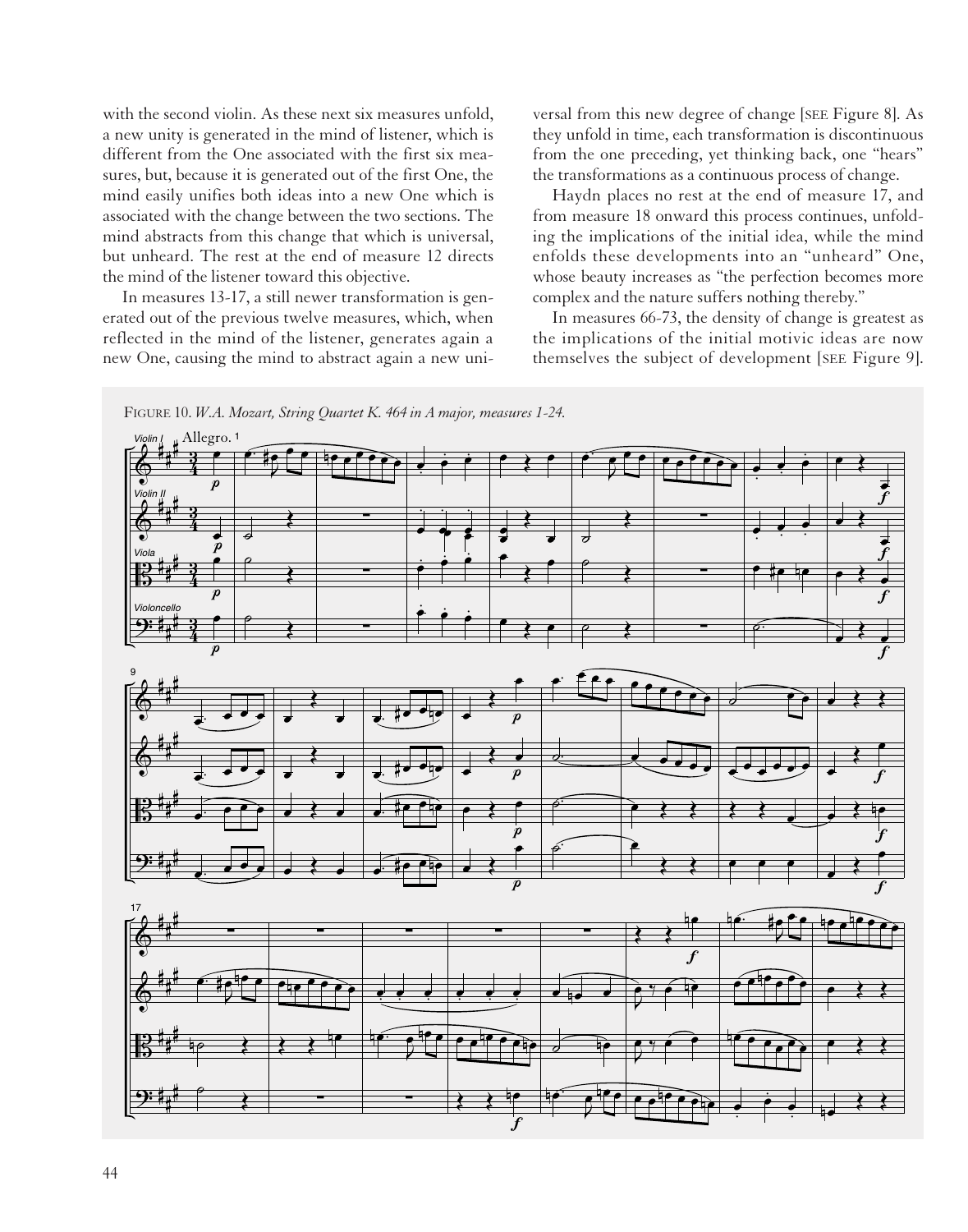The movement ends with the restatement of the initial idea, but this time it is heard in an entirely different way.

#### Mozart's String Quartet K. 464

In response to Haydn's Opus 33, Mozart, over the next few years, composed six string quartets which integrated Haydn's development of the *Motivführung,* with J.S. Bach's discovery and elaboration of the properties of the major/minor mode. Mozart dedicated these six quartets to Haydn. Of particular interest is the string quartet K. 464 in A major, for it is known that Beethoven studied this quartet closely.

Here Mozart increases the density of change by generating the composition from a more condensed motivic idea [SEE Figure 10]. Notice the way Mozart constructs the initial idea such that a seemingly simple, two-measure idea has embedded within it a fundamental paradox. In measure 1, the quartet begins with a simultaneous division of the octave into a major third and a perfect fifth  $(A-A-C\overline{F}-E)$ . In the last half of the second beat of measure 1, the first violin descends one half-step to a  $D^{\sharp}$ , while the other instruments hold their original notes. The listener is presented with the singularity of the Lydian interval when he hears this half-step change from E to  $D_{\tau}^{\sharp}$  in relation to the A's of the 'cello and viola. Now the violin, playing alone, ascends up a minor third to  $F\ddagger$ , taking it across the soprano's register shift between F and  $F\ddot{\bar{*}}$ . Then it descends step-wise a fourth to  $C_{\tau}^{\sharp}$  (playing a D natural in contrast to the previous  $D_{\mathbf{z}}^{\bullet}$ . Then it ascends again a minor third to the E on which it started, and then it descends step-wise a fifth to an A, where it is joined by the other instruments which, when combined, play the same notes as those on which the piece began, except, significantly, in a different order  $(C\sharp$ -E-E-A). This time the E is doubled instead of the A.

From measure 3 to measure 4, all four instruments play simultaneous quarter notes. The 'cello descends step-wise a fourth ( $C\#$ -B-A-G $\sharp$ ); the viola ascends stepwise a fifth, to B (E-G#-A-B); the second violin, starting from the same note (E) as the viola, reverses the viola's direction, and descends to the B an octave lower than the viola, a step-wise fourth ( $E$ -D- $C\ddot{\bar{*}}$ -B). To summarize, both the viola and the second violin start on the same note (E) and end on the same note (B), but an octave apart. Thus, the second violin ascends a fifth, while the viola descends the complement, a fourth. The first violin then ascends step-wise a fourth (A-B- $C\sharp$ -D). In addition, the second violin also plays the same E with each note. Even though this E doesn't change its pitch, it is heard differently every time it is played, *because everything around it changes.*

A new Lydian interval,  $G - D$ , is formed on the second beat of measure 3, between the viola and second violin, and on the first beat of measure 4, between the 'cello and the first violin.

All instruments rest on the second beat of measure 4, directing the listener to bind what has just been heard, into a One.

Look at the types and density of audible singularities which are presented in these first four measures. For example, the Lydian interval in measure 1; the changes in registration in measures 1 and 2; the difference between ascending and descending intervals, and the complementarity of the fourth and the fifth, in measures 3 and 4. All these singularities are embedded in what Mozart has organized into a seemingly simple idea, which the listener then re-creates in his mind as a thought-object which itself is "unheard."

From the last beat of measure 4 to the first beat of measure 7, the quartet subjects what has just been heard to a transformation which produces a significant difference in the behavior of the singularities previously generated.

The statement opens with the intervals generated in measure  $3$  (E-G<sup> $\sharp$ </sup>-B-D) which contain the Lydian interval  $(G\sharp$ -D) formed in measures 3 and 4. The first violin then plays the same intervals in measures 5 and 6 as it did in measures 1 and 2, but displaced down one step, starting on D instead of E. This displacement changes the behavior of the singularities thus produced. The violin plays: descending half-step (D-C#), ascending minor third (C#-E), step-wise descending fourth (E-B), ascending minor third (B-D), step-wise descending Lydian  $(D-G*)$ (instead of descending step-wise fifth, as in measure 2). In opposition to the opening, the new Lydian interval is this time heard in the notes played by the whole quartet at the beginning of the statement, but it disappears when the first violin plays alone.

Note the generative quality of the half-step interval D- $C\sharp$ -D-C $\sharp$  in the first violin in measures 5 and 6, in contradistinction to the generative quality of the intervals E- $D\ddagger$ -E-D-natural in measures 1 and 2.

Measures 7 and 8 imitate measures 3 and 4, but again with significant differences. The first violin ascends stepwise a fourth, as in measure 3, but this time starting a half-step lower (G#-A-B-C#). (Of course, this changes the internal relationships between the steps from whole-step, whole-step, half-step, in measure 3, to half-step, wholestep, whole-step here.) The second violin ascends stepwise a fourth (E-F#-G-A), in contrast to the step-wise descending fourth from the same note in measure 3. The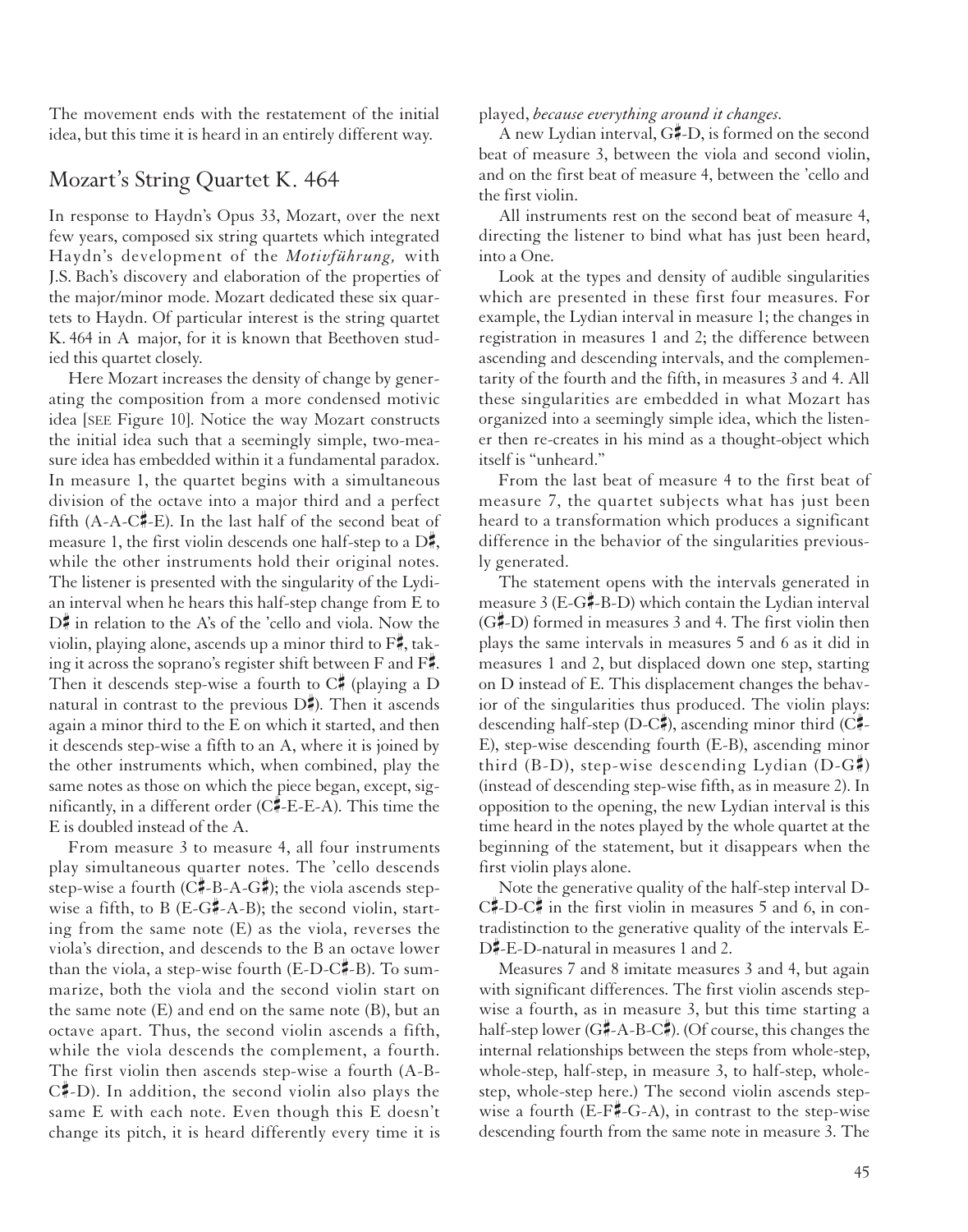FIGURE 11. *W.A. Mozart, String Quartet K. 464 in A major, fourth movement, measures 1-4.*



'cello takes the E from the second violin in measure 3, but plays this note as one continuous tone, instead of four separate ones, and then descends a fifth to A. The viola descends a minor third by half-steps  $(E-D\#D-C\#)$ . Notice the formation of the two previously heard Lydian intervals,  $D\ddagger-A$  on beat two, and,  $D-G\ddagger$  on beat three.

The second beat of measure 8 is a rest, to allow the listener to form what has just been heard into a new thought-object. As we have seen, measures 5-8, being a transformation of measures 1-4, seem to imitate them, but with significant differences. Those differences are

heard as changes in the behavior of the audible singularities presented. Now the listener forms in his mind an abstraction of what is the same, and what has changed, between these two thought-objects, a new One which, while "unheard," is as real as the audible tones from which it was generated.

From the last beat of measure 8 to the first beat of measure 12, all four instruments play the same notes (with the 'cello playing an octave lower). Such a unison focuses the listener intensely on this more condensed form of what has been heard in the previous measures. In measure 9, the quartet ascends a major third  $(A-C\bar{F})$  taken from the very first notes of the piece; then ascends and descends the half-step  $C\sharp$ -D (the generative interval of measures 5 and 6); and then descends a whole-step, to end on a B. In measure 10, after a rest, the quartet, drawing on the generative interval of measures 1 and 2, starts on that B, and again ascends a major third  $(B-D\bar{A})$ , ascends again a halfstep ( $D\overline{4}$ -E), but then descends a whole step to D-natural, and then descends a half-step to  $C<sub>1</sub>$ .

This is a condensed and more generalized restatement of the singularities embedded in the first nine measures; yet, such a restatement would have been impossible without what has been previously unfolded.

After another rest, the quartet plays the opening notes  $(C\overline{F}-E-A-A)$  in different registers, and in measure 13, the

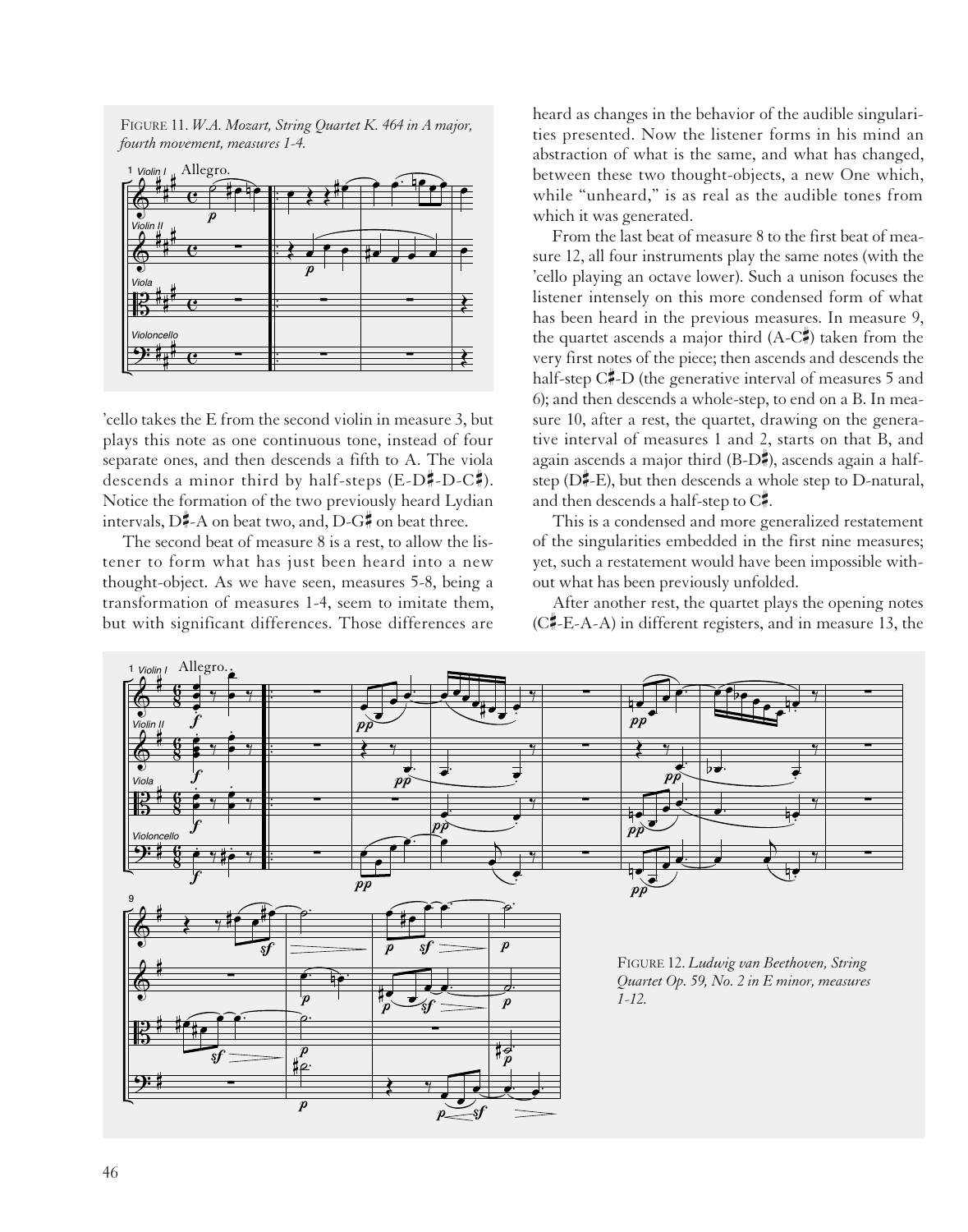first violin ascends the major third  $(A-C\ddagger)$ , then descends step-wise an octave and a fourth, as the quartet completes the initial development on the same notes—an octave lower—on which it began  $(A-A-C\overline{F}-E)$  [measure 16].

Think back on what has been unfolded over these opening sixteen measures. The piece began with a seemingly simple statement, rich in singularities. This statement was then subjected to a transformation, presenting to the listener—paradoxically—change and no change. Then, the generative principle of the transformation was abstracted out, and put in contradistinction to the generative principle of the original statement. Finally, everything was brought together in a concluding statement. Nothing was arbitrary. Every development arose out of the opening idea which Mozart had so skillfully chosen.

Each step required new powers of thought for the listener. The listener's happiness increases as he discovers the ease with which the powers of his own mind rise, seemingly effortlessly, on the beautiful tones of Mozart's composition.

And this is only the first sixteen measures! The reader is encouraged to compare the kind of change represented here, with what was examined previously in the Haydn example. Space limitations prevent us from fully exploring this composition. We will, however, indicate several places for the reader to explore on his own.

Look at the last beat of measure 16. Here Mozart changes the  $C_{\tau}^{\sharp}$  to a C-natural, bringing us into the minor mode. The opening idea is now subjected to even more rapid transformations in measures 16-24. Here, Mozart achieves a density of change which is not achieved in the Haydn example until measure 66. [SEE Figure 10, measures 16-24].

In addition to the increased density of change in this Mozart example, there is a unity across the movements, extending the *Motivführung* principle to the entire composition. For example, the entire last movement, is generated from the three descending half-steps  $E-D\ddot{+}D-C\ddot{+}$ (minor third) in measures 1-2, stated by the viola in measure 7 of the first movement, embodying the initial paradox stated in the first movement, but now heard by the listener in an entirely different way [SEE Figure 11].

#### Beethoven's Opus 59, No. 2

After extensive study and development of all previous music, Beethoven extended human knowledge further, reaching the greatest compositional power in his late string quartets. To more adequately grasp the significance of those developments, let us first stop along the way and see the formation of his later ideas in their earlier stages.

In 1806, Beethoven composed three string quartets dedicated to the Russian Count Razumovsky, published under Opus 59. In these quartets, Beethoven explored the boundary conditions of the major/minor mode, embarking on a course which ultimately led to his discovery of a higher ordering principle of musical space, elaborated in the late quartets. A look at Op. 59, No. 2 in E minor illustrates the point.

The first movement opens with two chords played by all four instruments of the quartet (E-B-E-G-B-E-E minor; D<sup>#</sup>-B-E-B-F<sup>#</sup>-B-B major) marked *forte* and separated by an eighth-note rest [SEE Figure 12]. These two chords present the listener, implicitly, with the boundary conditions of the major/minor mode. The full measure rest [measure 2] directs the listener to form in his mind a unified conception of these conditions.

In measures 3 and 4, measure 1 is unfolded by the first violin and 'cello playing in octaves, a descending fourth, E-B, ascending minor sixth, B-G, and ascending major third, G-B. The first violin continues, ascending to C, and then playing three rapidly descending minor thirds  $(C-A-F\overline{F}-D\overline{F})$ , a descending major third  $(D\overline{F}-B)$ , and an ascending fourth (B-E: the inverse of the first interval of measure 3). Embedded within this descending violin line are two Lydian intervals (C-F#, A-D#: the octave divided in half twice). The full measure rest that follows [measure 5] directs the listener to enfold into a One what has just been unfolded.

In measures 6 and 7, joined now by the viola, this same idea is projected up a half-step to F, with the 'cello dropping into a lower register. This projection changes the complementary intervallic relationships of measure 3: descending fourth (F-C), ascending major sixth (C-A), ascending minor third (A-C). The order of the intervals in the descending violin line in measure 7 is changed to, first, a descending major third  $(D-Bb)$ , followed by two descending minor thirds  $(Bb$ -G-E), a descending major third (E-C), and an ascending fourth (C-F). Notice the invariance of the fourth while the other intervals change.

The full measure rest that follows [measure 8] now directs the listener to hear—as a One—what this projection has changed, and not changed, and to abstract in the mind that which is universal about this development.

In measure 9, Beethoven presses the boundaries of the major/minor mode. The viola begins alone on  $F\ddot{\uparrow}$ , up another half-step from the previous section, but instead of descending a fourth as in measures 3 and 6, the viola descends a minor third, as in the violin line of measures 4 and 7, bringing it to the  $D\ddagger$  of the 'cello in measure 1. Then, instead of ascending a major or minor sixth, the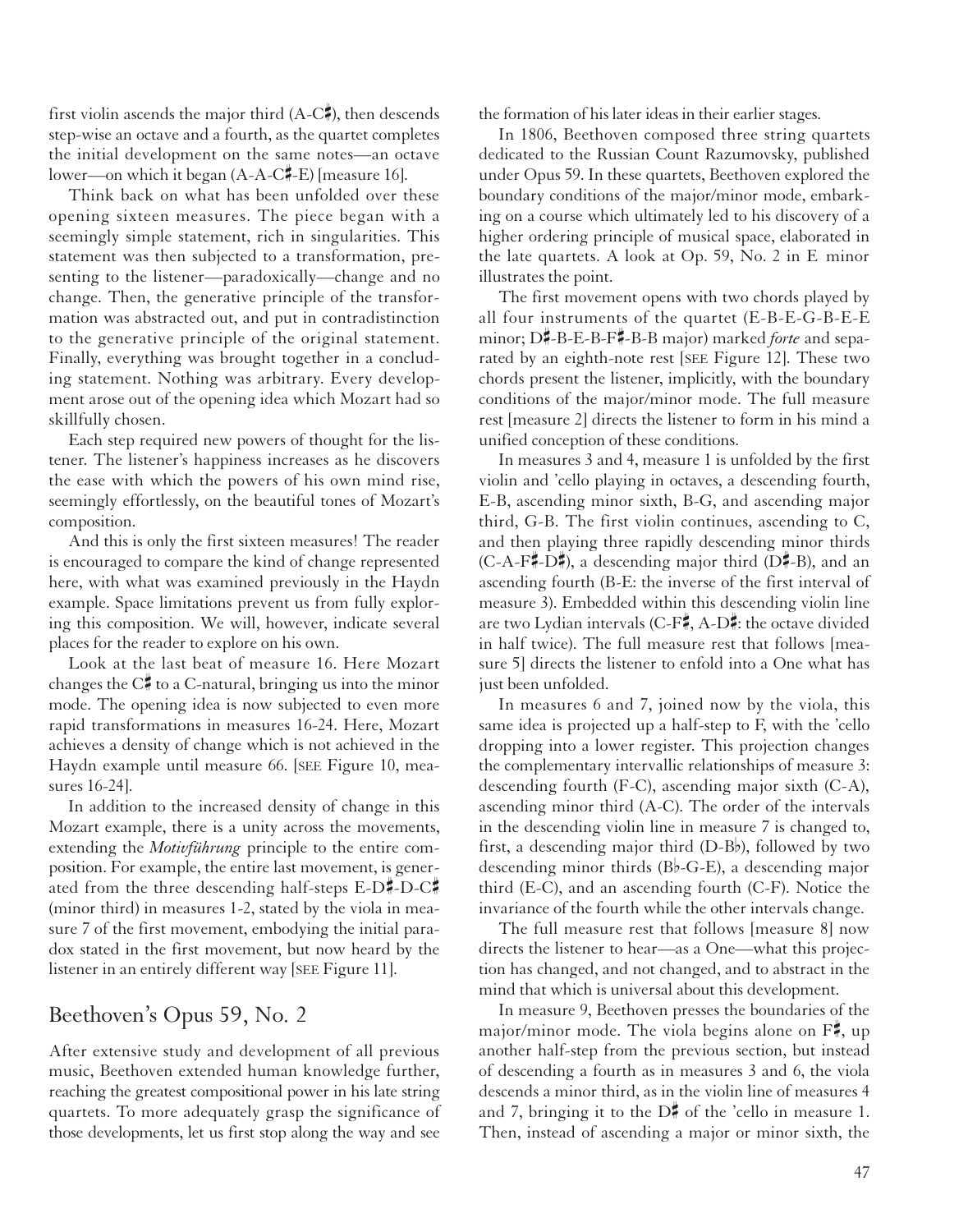FIGURE 13. *Ludwig van Beethoven, String Quartet Op. 59, No. 2 in E minor, second movement, measures 1-8.*



viola ascends a Lydian interval to A. Because the viola keeps the same rhythmical pattern as in measures 3 and 4, the listener hears this intervallic change in relation to those measures. The line continues, jumping now to the first violin, which in a new register begins on  $\mathcal{D}^{\sharp}$  as the viola holds its A. Thus, the listener hears the unique halving of the octave by the Lydian interval  $(D\bar{A} - A - D\bar{A})$ . Following the viola, the first violin descends a minor third ( $D\overline{*}$ -C), and then ascends a Lydian interval to  $F\overline{*}$ . So the sequence just heard is  $F# - D# - A - D# - C - F#$ .

Instead of the full measure rest that followed every previous statement, the quartet now "rests" for the first half of measure 10 on the seemingly unstable Lydian intervals now played together  $(D\overline{A}-A-C-F\overline{A})$ . In the second half of measure 10, the first violin descends a halfstep to B-natural, resolving one of the Lydian intervals into a fifth (B-F#). This new type of "rest" directs the listener to form a new type of One.

In measure 11, the first violin begins where it last ended on  $F\ddot{\uparrow}$ , and plays, an octave higher, the viola part from measure nine ( $F\uparrow -D\uparrow -A$ ). The second violin plays different intervals starting on  $D\bar{\sharp}$ , descending a major third to B, and ascending a fifth to  $F\sharp$ . This is followed by the 'cello, which preserves the intervallic relationships of the first violin, but starting on A, descending a minor third to  $F_{\tau}^{\sharp}$ , then ascending a Lydian to C. In measure 12, the quartet "rests" again, on the same notes as in measure 10, but in a different order  $(C-D\overline{F}+\overline{F}+A)$ .

Taking advantage of the leisure afforded us by our written medium, let us summarize what has just been unfolded. In measure 1, the quartet presented us with the minor mode, and after a rest, we were presented with the major mode. We were given a full measure rest, to form in our minds something that had not been stated in this combination, the thought-object of the major/minor mode. Then this was unfolded, first from E in measures 3 and 4, then a half-step higher in measures 6 and 7. Each time, new singularities—implicit in measure 1—were revealed. This change caused us to form a new thoughtobject in our minds. The Lydian intervals embedded in measures 4 and 7, were then unfolded in measures 9 through 12, which change caused us to form yet again a new thought-object. This process continues throughout the movement. For example, in measure 19, the Lydian



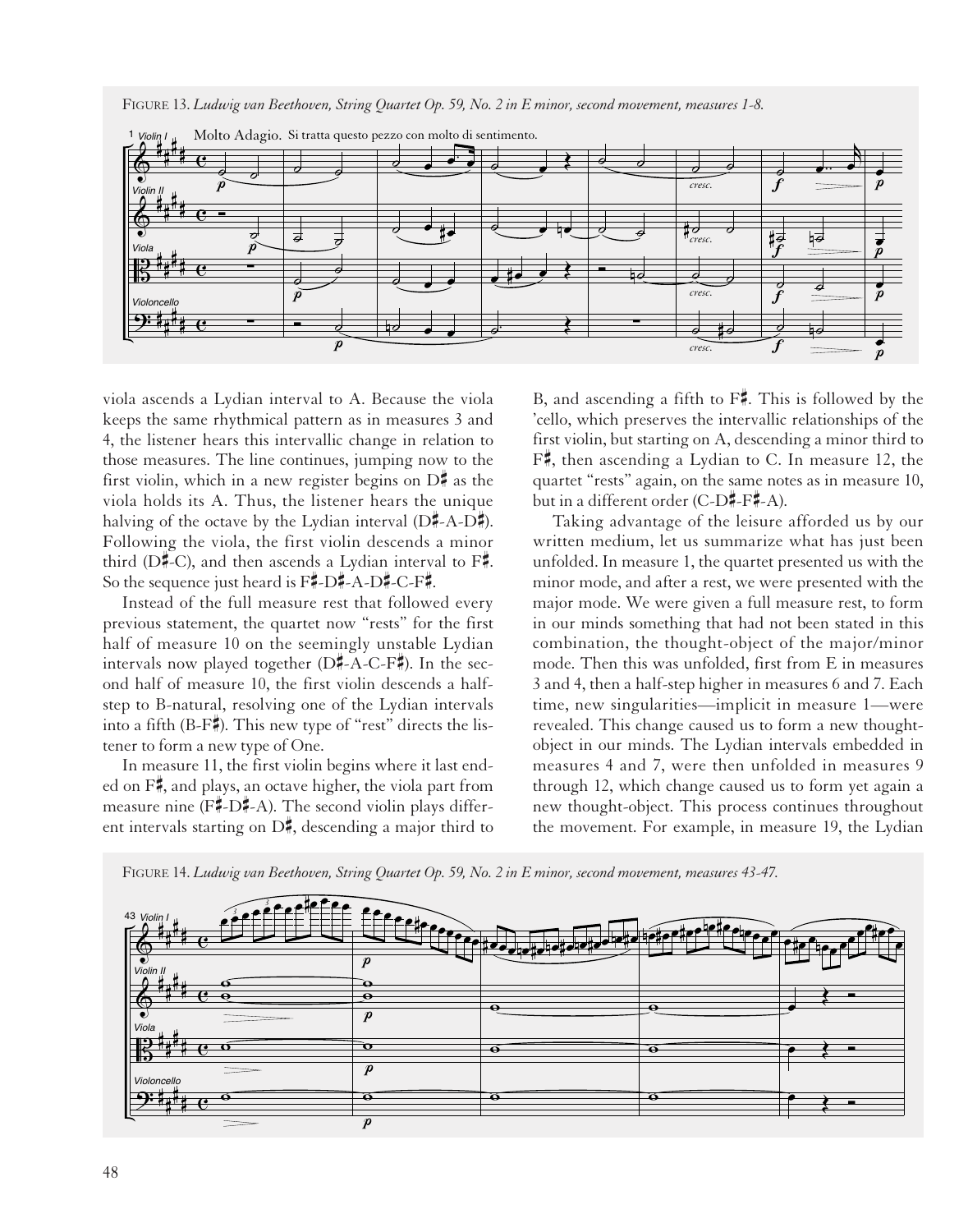intervals arrived at in measure 10, are now stated as the opening chords of measure 1, but which now are themselves unfolded in yet another new way which is itself not possible without the development that preceeds it.

The reader should now compare this opening with the Haydn and Mozart examples. See the greater complexity (density of change), while the unity of effect is not lessened, indicating to us a higher "unheard" idea.

To get a sense of what potential has been developed in this opening, let's look briefly at the second movement, marked, "*Molto Adagio.* This piece is to be treated with much sentiment," which presents a further development—but in an entirely different mood—from the first movement, where the unfolding proceeds more slowly and contemplatively [SEE Figure 13].

This movement has two parts, which, combined, form an "unheard" third idea. As we will see, Beethoven will turn back to this form in his late quartet, Op. 132.

In the first seven measures, the quartet functions as a four voice "chorus," presenting various singularities of the major/minor mode. This is followed by an unfolding. In measures 52-55, this "chorus" returns, followed by a new unfolding. In measures 138-144, this "chorus" returns again, followed by a final unfolding. Each time the chorus returns, the unfolding which follows is changed.

In measure 1, the first violin begins with a descending half-step (E-D#), extracted from the 'cello in measure 1 of the first movement. Each voice enters, in the low register, a fourth below and two beats after the previous entrance. This is heard in reference to measures 3 and 6 of the first movement. The 'cello enters on  $C_{\mathbb{F}}^{\sharp}$  and, like the first violin, descends a half-step to C-natural; this leads in measure 3 to the Lydian intervals (C-F#-D#-A), which are again heard in reference to the first movement's development.

In measure 4, the second violin descends two half-

FIGURE 15. *Ludwig van Beethoven, String Quartet Op. 59, No. 2 in E minor, second movement, measures 52-55.*



steps (E-D $\sharp$ -D-natural). When the D-natural is heard, the rest of the quartet stops. Instead of a complete rest, as in the first movement, to allow for the formation of a One, here the listener hears both the D-natural and the "unheard" rests. When the first violin re-enters in measure 5 on a B, played now in the middle register, this combination of the heard and the "unheard," creates an ambiguity which allows the listener to "hear" the major and minor as one unified mode. This is the inverse of the opening of the first movement (E minor/B major in the first movement; E major/B minor here.)

On the first beat of measure 7, the "chorus" presents the listener with a new Lydian interval  $(E-A^{\#})$ , which forms the boundary with the next key, B major. This interval is played *forte* (loud) for emphasis, and in contrast to the *piano* (soft) played both before and after it.

What follows is a beautiful unfolding beginning on B, which is best heard directly by the reader. In measures 43-47, the first violin counterposes this transition to B with all twelve tones of the well- tempered system [SEE Figure 14]. In measures 52-55, the "chorus" returns, this time in a higher register [SEE Figure 15]. When the



FIGURE 16. *Ludwig van Beethoven, String Quartet Op. 59, No. 2 in E minor, second movement, measures 123-126.*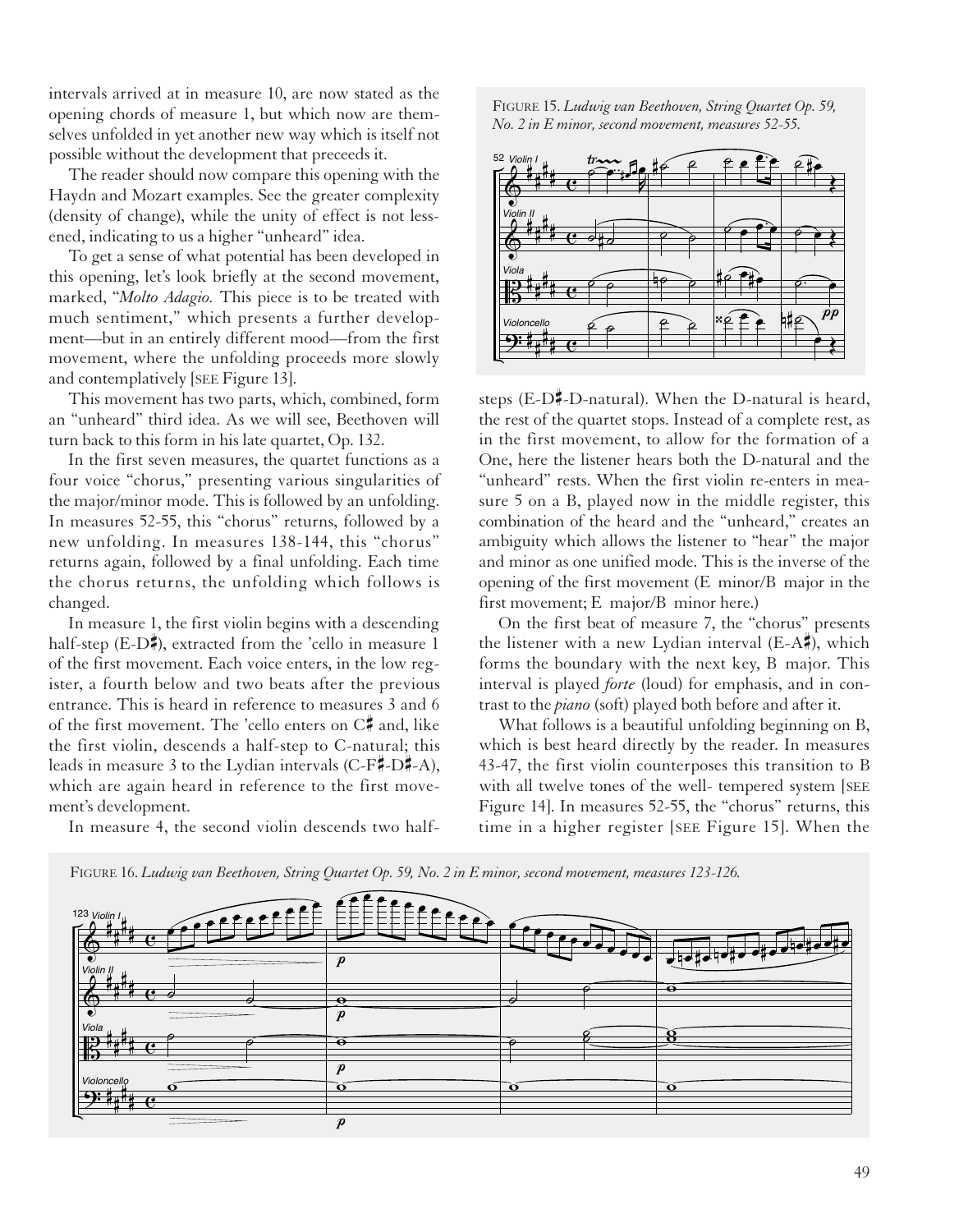FIGURE 17. *Ludwig van Beethoven, String Quartet Op. 59, No. 2 in E minor, second movement, measures 138-141.*



FIGURE 18. *The Lydian mode.*



unfolding resumes, the  $A\ddot{\uparrow}$  has changed back to an A. In measure 123-126, the first violin counterposes the notes of E major to all twelve tones of the well-tempered system [SEE Figure 16]. In measures 138-144, the "chorus" returns a final time, followed again by a further unfolding coda [SEE Figure 17].

Each chorus presents a variation of the opening seven measures, but each is heard in relationship to the previous unfolding. This juxtaposition of such seemingly different ideas, generates a new thought-object in the mind of the listener.

#### Beethoven's Opus 132

Approximately twenty years after composing the Razumovsky quartets, in what were to be the last years of his life, Beethoven composed a series of five string quartets and "Große Fuge," which comprise the highest development of musical science achieved to this day. In these quartets, Beethoven launched a revolution in musical composition, by elaborating a new ordering principle for the well-tempered system, which corresponds to a higher power of thought. The singularities of the major/minor mode are seen in an entirely new way; the boundaries



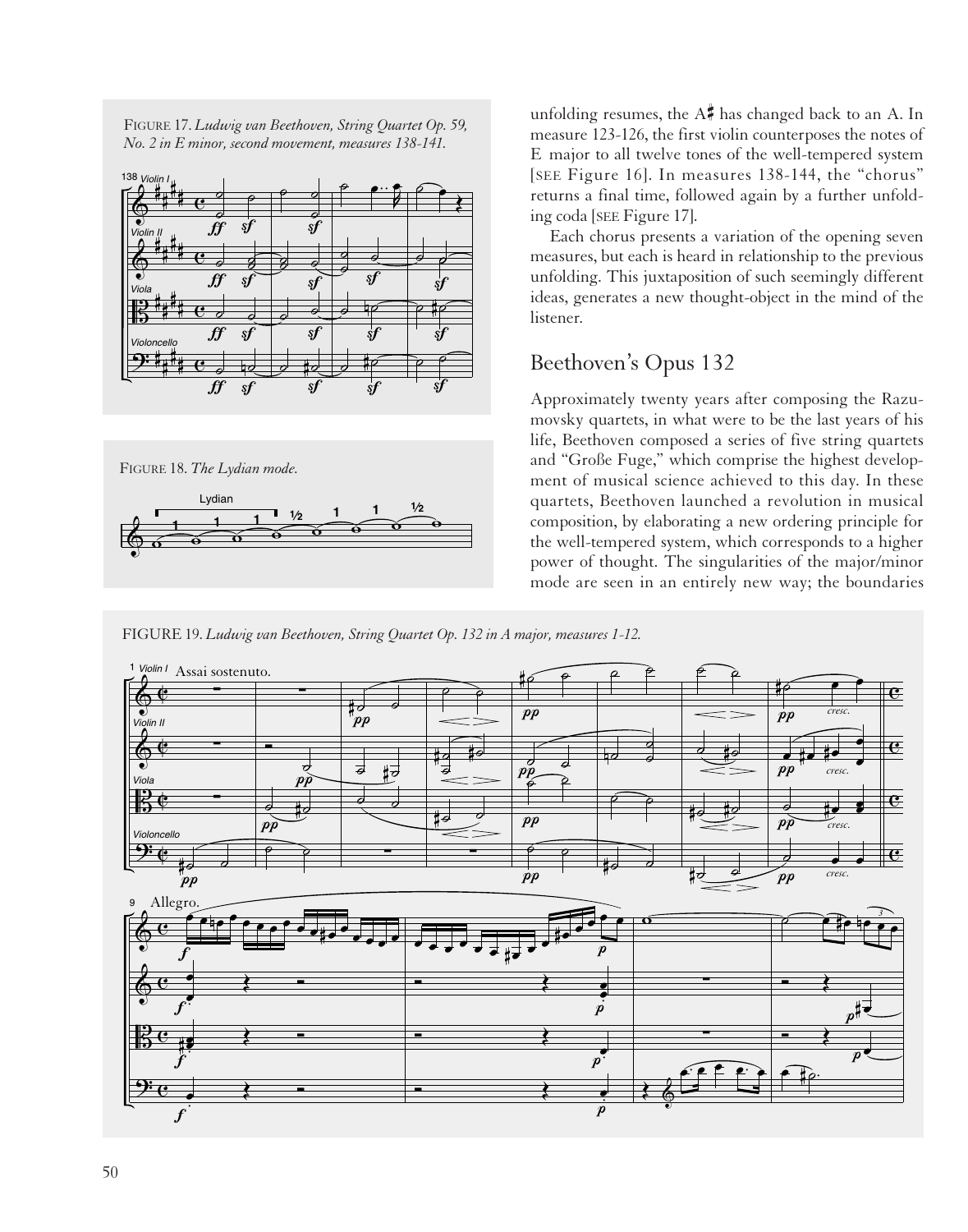between keys are dissolved and the entire well-tempered system is conceptualized under a new more generalized order type. In mathematical terms, this new ordering principle externally bounds the major/minor mode of the well-tempered system.

At a future time we will examine more fully all these revolutionary compositions. For now, let's look at Opus 132 in A minor, which includes the famous third movement marked, "Heiliger Dankgesang eines Genesenen an die Gottheit, in der lydischen Tonart" ("A holy song of thanks to the Divinity, in the Lydian mode").

The Lydian mode is a division of the octave based on the F-major scale with a B-natural instead of the  $B<sub>b</sub>$ . This ordering has the unique property, that the interval which divides the octave in half, identified as the "Lydian" interval above, is part of the mode itself, i.e., F-B-natural. However, the potential for compositional freedom is less than in the major/minor mode, because the Lydian mode lacks the major/minor mode's complementary relationship between the fourth and the fifth [SEE Figure 18].

Ironically, Beethoven generates, by reference to this combination of the Lydian mode and the major/minor mode, a higher modality, subsuming the properties of both.

This higher modality or ordering principle of the well-tempered system, is neither the Lydian mode, nor the major/minor mode, nor a simple summation of the two. The higher ordering principle corresponds to a higher power of conceptualization, which Beethoven elaborates through the composition of these last quartets. The listener hears the results of this creative process in the greater density of change achieved in the compositions. At all times, however, Beethoven maintains a unity of effect, because he adheres rigorously to all the principles of Classical musical composition established by the creative discoveries of his predecessors.

After Beethoven's death, the so-called Romantics and moderns made every effort to destroy Beethoven's accomplishment, by claiming that Beethoven, in the late quartets, had liberated them from the constraints of Classical tonality. They were enamored with the greater potential for sensual effects resulting from this perceived "liberation." Not surprisingly, what they produced is best described as organized, or in some cases disorganized, noise.

Beethoven's new conception is expressed in the opening eight measures of Opus 132. Here, the quartet imitates a four-part chorus of human singing voices, announcing the new idea in song [SEE Figure 19].

The piece begins with the 'cello playing—alone, in a low register, and very softly—the ascending half-step  $G$ . Each tone of this interval is equal in time and volume, creating an ambiguity because the listener cannot tell which one is primary. This interval references what a physicist would call a boundary condition. The  $G_{\mathbb{F}}^{\sharp}$  is the leading tone to the tonic A, and at the same time the Lydian interval to D.

But there is a further ambiguity. Is this interval that of the leading tone to the tonic, or is it that of the fifth to the minor sixth of C minor, or that of the third to the fourth of E, etc.? Or is it many things at once?

In measure 2, the viola, in its low register, reverses this interval at an octave higher (A-G#), which reinforces the ambiguous nature of the opening interval. At the same time, the 'cello, in a different register, also plays a descending half-step, but on different tones (F-E). This also references a boundary condition: the minor sixth to the fifth, and the tonic to the leading tone in F.

Aided by the transparency provided by the change in registration the mind of the listener goes two places simultaneously:  $G\sharp$ -A-A- $G\sharp$  ('cello to viola); and  $G\sharp$ -A-F-E ('cello).

While the mind is forming an "unheard" idea from the comparison of these two heard intervals, the second violin enters, on the last two beats of measure 2, on a B in its low register.

In measure 3, the first violin, in its low register, projects the opening interval up a fifth, playing the ascending interval  $D\#$ -E. This also references a boundary condition, as  $D^*$  is the Lydian interval to the tonic A, and the leading tone to E. Simultaneously, the second violin plays exactly the same tones as the viola in measure 2, the descending half-step  $A-G\ddagger$ ; but, significantly for purposes of transparency, the difference in tone between the viola and the violin causes this to sound different. The viola, at the same time, projects the 'cello's F-E up a fifth, playing another descending half-step (C-B), which references a different but similar boundary condition.

Measure 4 continues the projections just begun. The first violin continues the projection up a fifth from the 'cello line, changing registers and playing the descending interval C-B an octave higher than what was just played by the viola. In imitation, the viola plays what the first violin just played, but drops an octave instead. The first violin returns to the low A, adding an  $F\ddagger$  and a  $G\ddagger$ .

Before going on, let us look at what has been generated in these first four measures. By simple projection, inversion, and registration of the opening ascending halfstep, Beethoven has juxtaposed a multitude of boundary conditions for the listener, which enable him to form in his mind an "unheard" conception of the manifold from which these boundary conditions arise. Evidencing these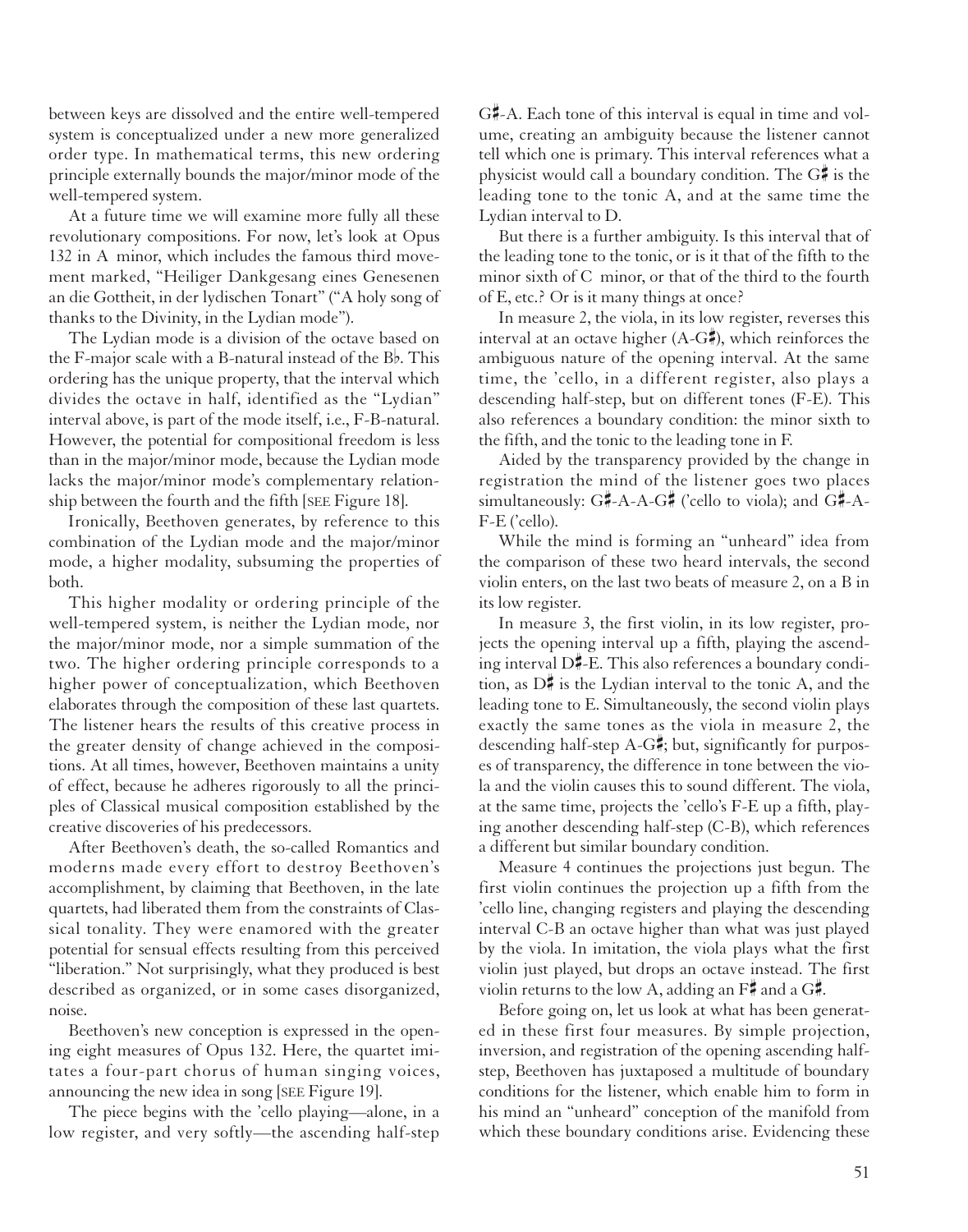FIGURE 20. *Ludwig van Beethoven, String Quartet Op. 132 in A major, measures 103-106.*

| 103 Violin I            |                         | $\parallel$ o    | $\Omega$ |
|-------------------------|-------------------------|------------------|----------|
| ಗಾ<br>ΙΟ                | ө                       |                  |          |
| ff<br>Violin II<br>ಣ    |                         | $\mathbf o$      |          |
| πο                      | Θ                       |                  |          |
| Viola<br>۰.             |                         | $\mathbf \Theta$ | ïΟ<br>σ  |
| $\overline{\mathbf{r}}$ | o                       | f                |          |
| ಗಾ                      | $\overline{\mathbf{e}}$ | $\mathbf o$      | е        |
| Ţσ                      |                         |                  |          |

boundary conditions are the Lydian intervals  $(A-D\bar{F})$  produced between the two violins in measure 3, and the Lydian intervals generated in measure  $4 (A-D)$  between the viola and second violin, and  $F\ddot{=}C$  between the two violins).

The 'cello re-enters in measure 5, repeating measure 2 (F-E). The viola jumps to a high register and inverts the first violin line from the previous measure 4, playing the ascending interval B-C. The second violin, still in a low register, plays the descending whole-step D-C, and the first violin jumps to a higher register and repeats its first two notes  $(G\sharp -A)$ . Measure 6 continues this process of inversion, projection, and registration. The violin, still in the high register, mimics the viola's inversion of its own line, playing the ascending half-step B-C. The second violin mimics the 'cello's F-E, and adds a C. The viola mimics the second violin from the previous measure (D-C), and the 'cello mimics its own opening  $(G#A)$ , which is now heard in an entirely different way from when those same notes were first presented to the listener.

With each new transformation, the listener hears an increasing density of combinations of boundary conditions, as evidenced by the generation of Lydian intervals: in measure five, F-B between the 'cello and viola, and D- $G_{\tau}^{\sharp}$  between the violins; and these same intervals in different order in measure 6,  $G\sharp$ -D between the 'cello and viola, and F-B between the two violins.

Further projections and transformations occur in measure 7. The first violin inverts itself (C-B). The second violin inverts the opening 'cello notes  $(A-G\sharp)$ . The viola mimics the second violin from measure 4 ( $F\$  $\vdash$   $G\$ ). The 'cello drops to its lowest register, projecting its opening notes ( $D\bar{F}$ -E) down a fourth,, which were themselves already played by the first violin as a projection up a fifth in measure 3.

Again, new orderings of these boundary conditions are produced, evidenced by the generation of more Lydian intervals:  $D\overline{P}$ -A between the 'cello and second violin;  $F - C$  between the viola and first violin.

A new ordering is generated in measure 8, leading to the rapidly descending minor thirds of the first violin in measures 9 and 10.

Reflect again on these amazing eight measures. Because everything in them is generated by projection, inversion, and registration of the 'cello's ambiguous opening two notes, there is a total unity of effect across all voices and all measures. And, because these two notes themselves reference a boundary condition, while at the same time are ambiguous, there is a greater density of singularities produced. As a result of these two considerations, the mind is led to create a new and higher conception, a reflection of Beethoven's new ordering principle which is of a higher cardinality.

Compare these first eight measures with the previous examples of Haydn, Mozart, and Beethoven. In those examples, the singularities were embedded in the open-



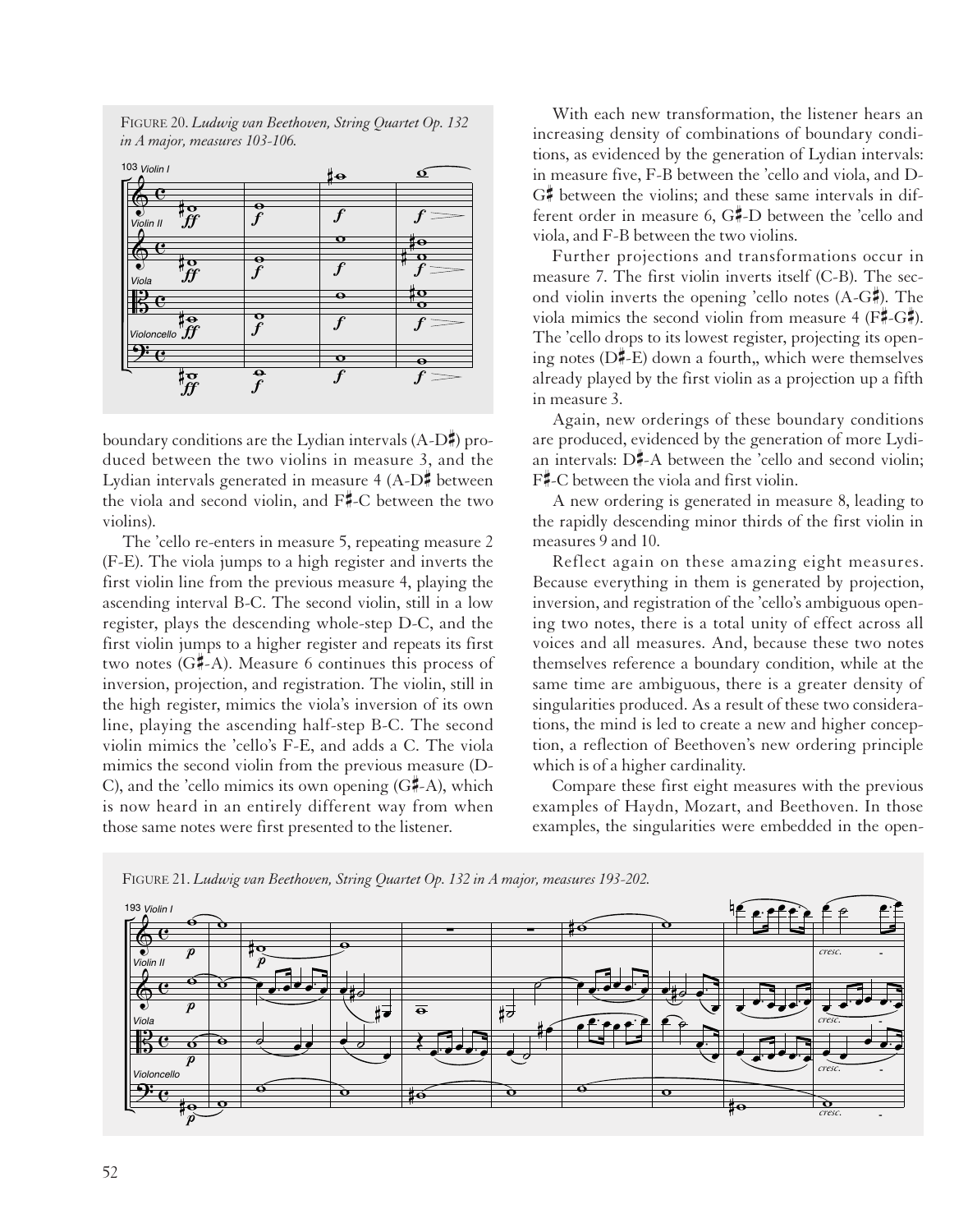ing intervals, and revealed as those intervals were unfolded. Here the opening interval is itself the singularity.

Having created a new and higher conception in the mind of the listener, Beethoven now puts the listener to work exploring the implications of this discovery. First, in measure 11, the 'cello condenses the first eight measures into a singing line played in its highest register (A-B-C-B-A-G<sup> $\sharp$ </sup>), ending ironically on the leading tone (G $\sharp$ ), the same tone on which the piece began.

eight measures, in the manner Cantor defines for the generation of transfinite numbers; that is, each tone played by the 'cello in this measure, is heard in relationship to the tonality defined in the first eight measures.

For example, in measures 103-106, the entire quartet restates *fortissimo* the first violin's opening line, which itself is a projection from the 'cello's opening [SEE Figure 20]. In measures 193-202, the opening notes are juxtaposed to the 'cello's abstraction, forming a new thoughtobject from the combination of the two [SEE Figure 21].

These tones have been abstracted from the opening



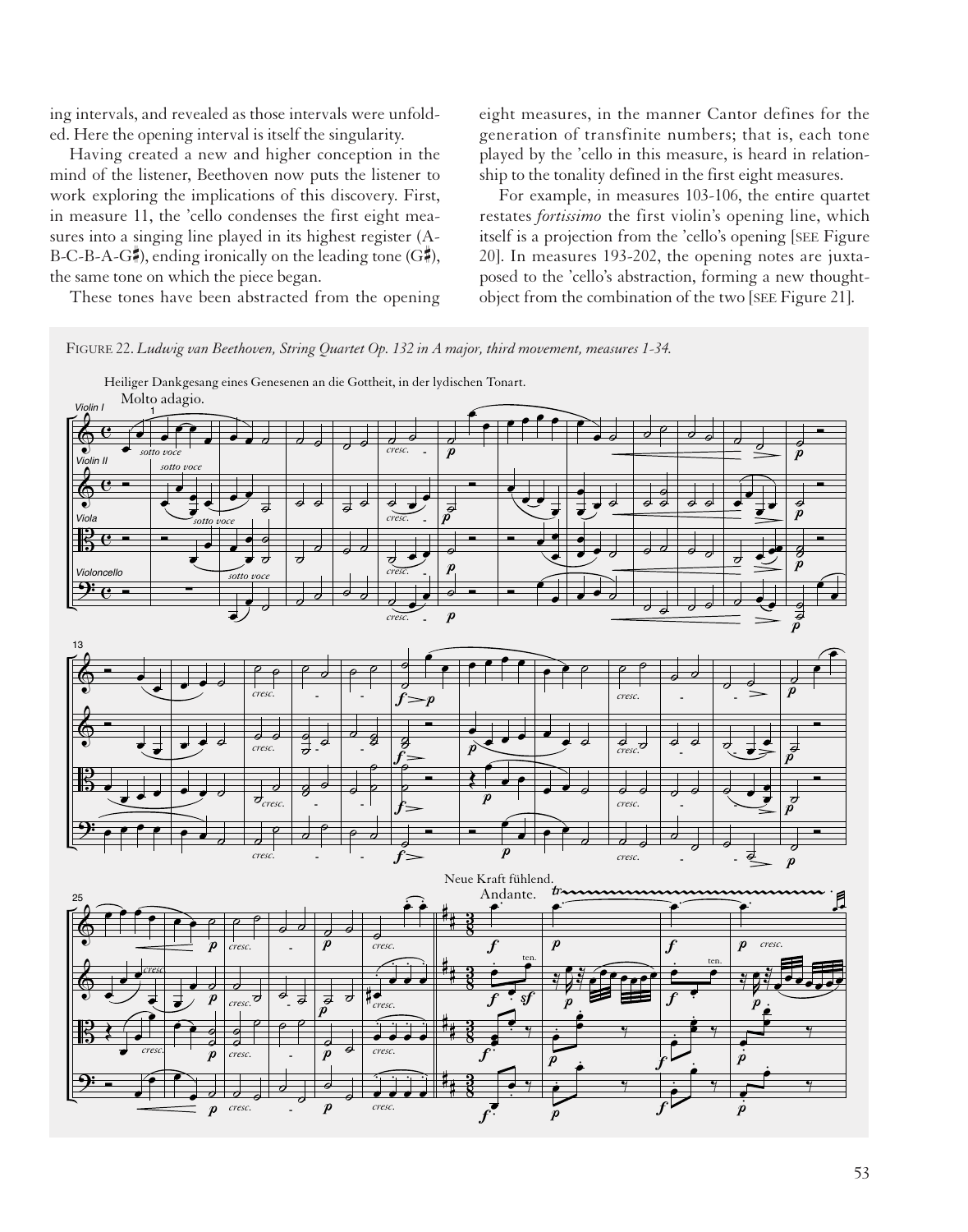Now, look at the previously mentioned third movement. This movement is composed of five sections: three are marked *Molto Adagio* and written in the Lydian mode, alternating with two marked *Andante* and written in D major [SEE Figure 22].

The movement begins with one of the *Molto Adagio* sections. Here, the quartet again assumes the role of an imitation human vocal choir, singing, as a canon, this holy hymn of thanks to God. These sections are written solely using the eight tones of the Lydian mode, with no sharps or flats, yet there is no lack of development.

The first violin starts alone, ascending a major sixth (C-A) which crosses from a low to a middle register. The violin then descends a whole step to G, and ascends a fourth to C. At the same time, the second violin enters, repeating the ascending major sixth (C-A), but then descending an octave to G in the low register, and then repeating the first violin's ascending fourth to bring it back to its original C [measure 1]. The second violin also adds an E, making explicit the minor third implied by the major sixth (C-A). On the last two beats of this measure, the viola enters, in its low register, repeating again the rising major sixth (C-A), and then continues the line in the next measure, dropping to G and ascending to C, as the 'cello enters with the ascending sixth (C-A) [measure 2].

So in these first two-and-a-half measures, the intervals, ascending sixth, descending whole-step, and ascending fourth, are played as a sequence horizontally (over time) as well as vertically (simultaneously), explicitly directing the listener to "hear" the interval between the intervals. Here the audible singularities generated by complementary intervals—ascending in comparison with descending—and registration, are clearly heard.

In measures 6-8, these intervals are projected and inverted. The first violin, in a high register, starts on A, descends a fifth to D, ascends step-wise a fourth to G, descends step-wise a minor third to E, and finally

descends a major sixth to G. The second violin follows the first, except the descending fifth (A-D) is in a lower register, and then it descends a fifth to G—contrary to the first violin's ascending fourth to G. The viola enters with the descending fourth (A-D), but the 'cello introduces something new, a descending minor sixth (G-B) hearkening back to the ascending minor sixth (A-F) of the first movement. This generates the Lydian interval F-B between the 'cello and the first violin, which is generated again two beats later between the viola and second violin.

In measures 12-13, these same intervals are projected in the 'cello, down and into a different register, to G; they are then projected up into a different register in measures 18-19, by the first violin. In measures 24-25, we are back to the opening, but in different registers.

As this section unfolds, the listener seeks to form a One, but because of the ambiguous way the intervals are presented, that One cannot be associated with any particular key or succession of keys. Instead, the listener's mind must form a One that is "above" the separation between keys. Compare this to the "choral" opening measures of the first movement, which achieve a similar effect, but from a different direction, so to speak.

The thought-object thus defined is a new and higher conception of the ordering of the well-tempered system.

The entire *Molto Adagio* is brought into a One with the abrupt shift to the *Andante* at measure 31. Suddenly, the quartet switches to D major, formed by changing the F to  $F^{\#}$  (the Lydian of C) and the C to  $C^{\#}$  (the Lydian of G). Beethoven subtitles this section "Neue Kraft fühlend" ("Feeling new power"), something experienced immediately by the listener.

With the unfolding of this section, the listener forms two distinct objects in the mind: the One associated with the *Molto Adagio* and the One associated with the following *Andante.* These now form a new "unheard" One in the mind.

The *Molto Adagio* returns, but this time changed.

FIGURE 23. *Ludwig van Beethoven, String Quartet Op. 132 in A major, third movement, measures 84-87.*

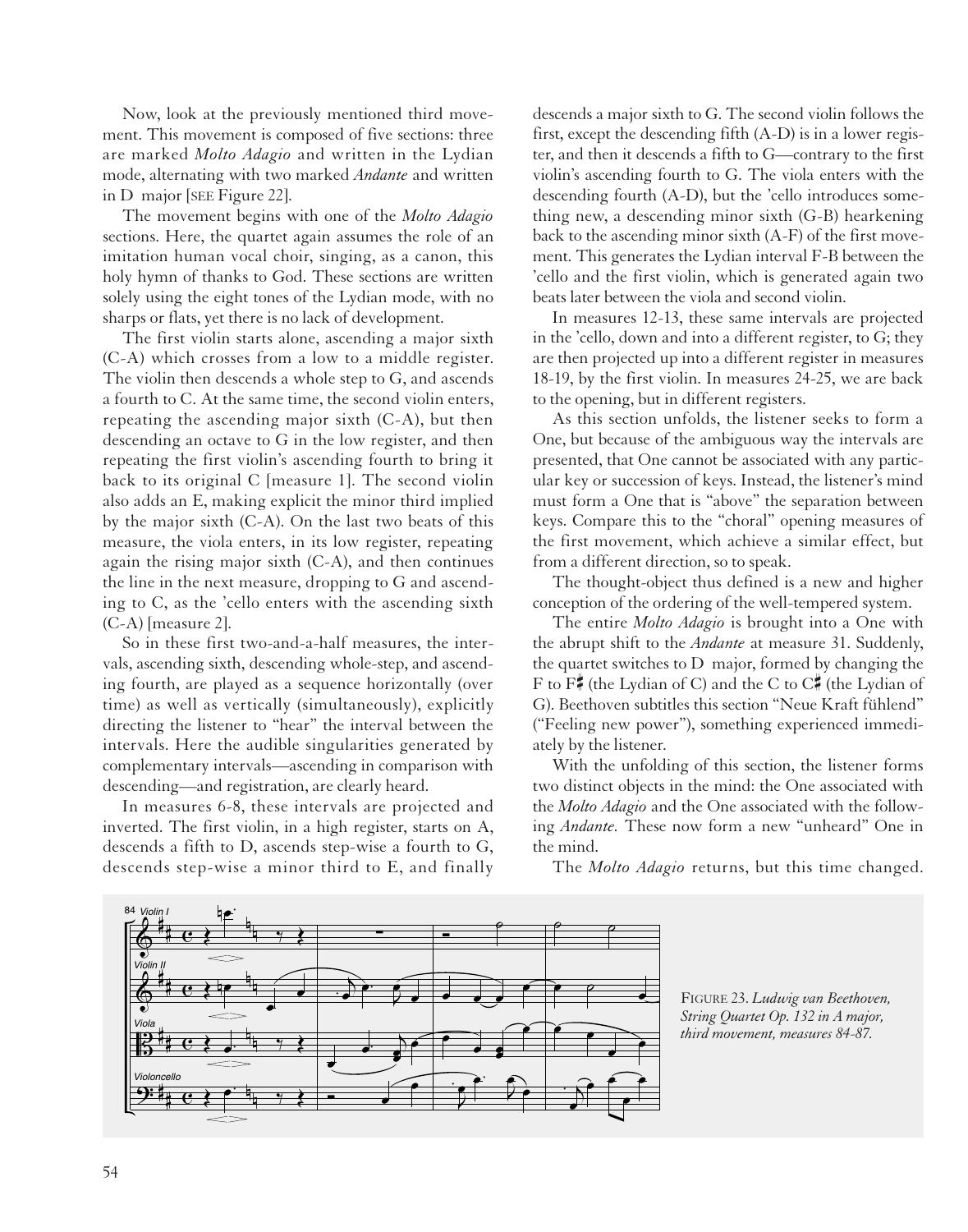

FIGURE 24. *Ludwig van Beethoven, String Quartet Op. 132 in A major, third movement, measures 168-172.*

The opening intervals are the same (C-A-G-C), but the duration of the G and the second C are cut in half, and are now played as eighth notes, creating a greater density of effect [SEE Figure 23]. This more developed section is again compared in the mind of the listener with the previous two sections, forming yet again a new One.

After thirty-one measures, the *Andante* returns. This is again followed by the *Molto Adagio,* this time marked, "Mit innigster Empfindung" ("With more fervent sentiment") [SEE Figure 24]. Now Beethoven directs the listener to combine everything previously heard, into a newer One. This is achieved by increasing the density yet again, through a rhythmical change and adding a D, which references the *Andante* section, to the generating intervals (C-A-G-C-D-C). This creates in the mind a combination of the seemingly disparate previous *Molto Adagio* and *Andante* sections. This combination reveals an even greater potential implicit in this new and higher conception, lifting the listener to new powers of thought and reaching a peak with the condensation articulated in measures 191-192 [SEE Figure 25].

Beethoven did not limit the new musical conceptions presented in Opus 132 to just one composition, and it were useful, before ending this report, to point the reader to other examples from among the late quartets, so that you may explore them for yourself.

In Opus 131 in  $C^*$  minor (written after the Opus 132, although published earlier), for example, Beethoven opens with a fugue generated from an ascending and descending major third, separated by a half-step. [SEE Figure 26]. These intervals, like the opening to Op. 132, are on the boundaries and generate ambiguities, such as; is the  $B\ddot{\uparrow}$  to  $C\ddot{\uparrow}$  the leading tone to the tonic of  $C_{\mathbb{Z}}^{\sharp}$  minor or is it the third to the fourth of  $G_{\tau}^{\sharp}$  minor? From this Beethoven unfolds the longest of his late quartets.

Or, we have the extraordinary "Große Fuge," in which Beethoven composes an entire fugue from a motivic idea made up wholly of singularities generated by the boundary conditions embedded in the well-tempered system [SEE Figure 27].

### Looking Back

Now, look back at the four compositions: Haydn's Op. 33, No. 3; Mozart's K. 464; Beethoven's Op. 59, No. 2; and Beethoven's Op. 132. Construct in your mind, as a One, the successive increases in conceptual power, won



FIGURE 25. *Ludwig van Beethoven, String Quartet Op. 132*